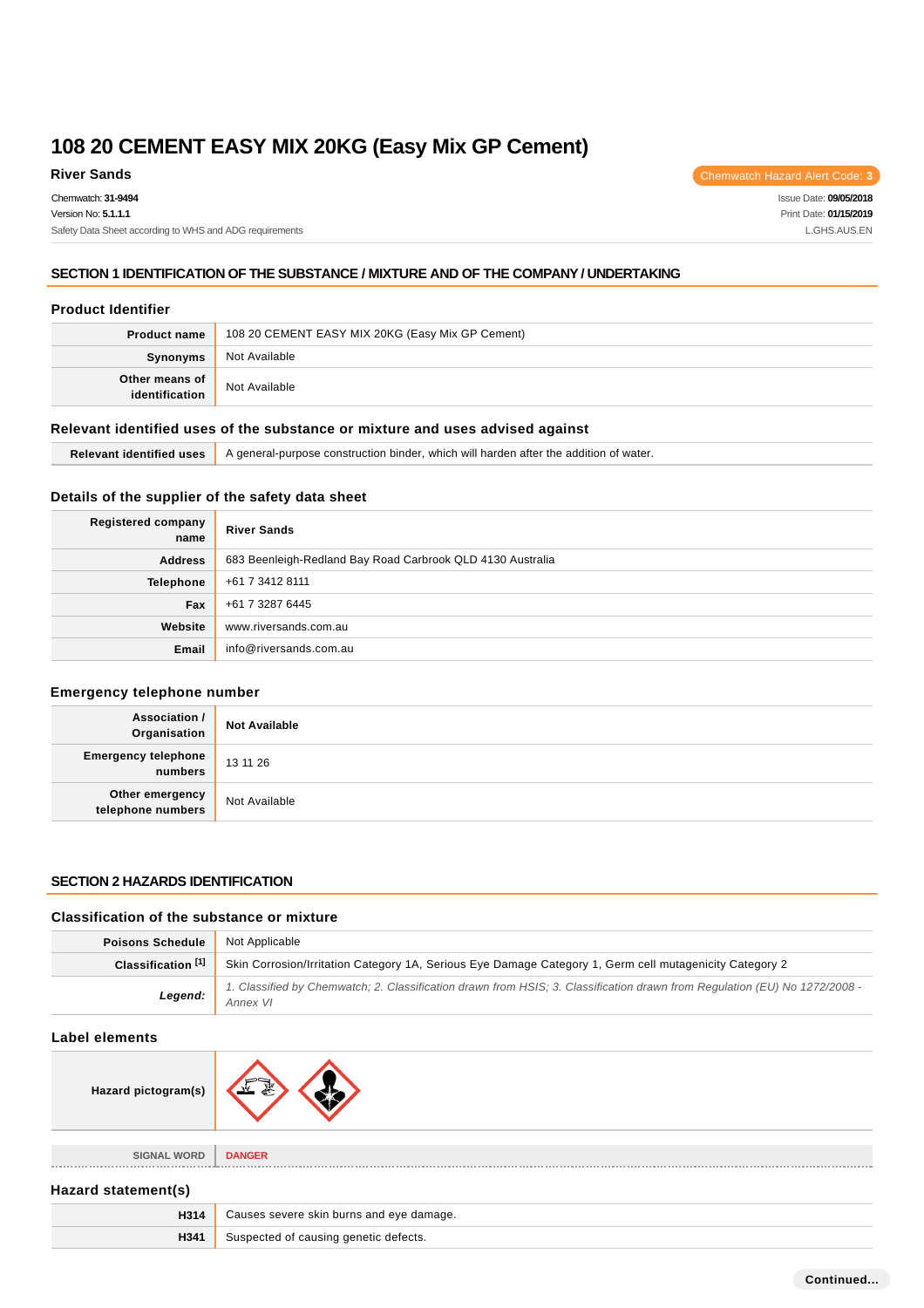## **Precautionary statement(s) Prevention**

| P <sub>201</sub>                                       | Obtain special instructions before use.                                    |  |
|--------------------------------------------------------|----------------------------------------------------------------------------|--|
| P260                                                   | Do not breathe dust/fume/gas/mist/vapours/spray.                           |  |
| P280                                                   | Wear protective gloves/protective clothing/eye protection/face protection. |  |
| Use personal protective equipment as required.<br>P281 |                                                                            |  |

## **Precautionary statement(s) Response**

| P301+P330+P331 | IF SWALLOWED: Rinse mouth. Do NOT induce vomiting.                                                                                  |  |  |
|----------------|-------------------------------------------------------------------------------------------------------------------------------------|--|--|
| P303+P361+P353 | IF ON SKIN (or hair): Remove/Take off immediately all contaminated clothing. Rinse skin with water/shower.                          |  |  |
| P305+P351+P338 | IF IN EYES: Rinse cautiously with water for several minutes. Remove contact lenses, if present and easy to do.<br>Continue rinsing. |  |  |
| P308+P313      | IF exposed or concerned: Get medical advice/attention.                                                                              |  |  |
| P310           | Immediately call a POISON CENTER or doctor/physician.                                                                               |  |  |
| P363           | Wash contaminated clothing before reuse.                                                                                            |  |  |
| P304+P340      | IF INHALED: Remove victim to fresh air and keep at rest in a position comfortable for breathing.                                    |  |  |

## **Precautionary statement(s) Storage**

| $9405 -$ | Store locked<br>₹ up. |
|----------|-----------------------|
|----------|-----------------------|

## **Precautionary statement(s) Disposal**

**P501** Dispose of contents/container in accordance with local regulations.

#### **SECTION 3 COMPOSITION / INFORMATION ON INGREDIENTS**

#### **Substances**

See section below for composition of Mixtures

#### **Mixtures**

| <b>CAS No</b> | %[weight] | <b>Name</b>                                               |
|---------------|-----------|-----------------------------------------------------------|
| 65997-15-1    | >30       | portland cement                                           |
| 65996-69-2    | $0 - 65$  | blast furnace slag                                        |
| 68131-74-8.   | $0 - 30$  | fly ash - low quartz                                      |
| 1317-65-3     | $0 - 5$   | limestone                                                 |
| 13397-24-5    | $4 - 7$   | gypsum                                                    |
| Not Available |           | NOTE: hexavalent chromium may be present at trace amounts |

## **SECTION 4 FIRST AID MEASURES**

#### **Description of first aid measures**

| <b>Eye Contact</b>  | If this product comes in contact with the eyes:<br>Immediately hold eyelids apart and flush the eye continuously with running water.<br>Ensure complete irrigation of the eye by keeping eyelids apart and away from eye and moving the eyelids by<br>occasionally lifting the upper and lower lids.<br>▶ Continue flushing until advised to stop by the Poisons Information Centre or a doctor, or for at least 15 minutes.<br>Transport to hospital or doctor without delay.<br>► Removal of contact lenses after an eye injury should only be undertaken by skilled personnel. |  |
|---------------------|-----------------------------------------------------------------------------------------------------------------------------------------------------------------------------------------------------------------------------------------------------------------------------------------------------------------------------------------------------------------------------------------------------------------------------------------------------------------------------------------------------------------------------------------------------------------------------------|--|
| <b>Skin Contact</b> | If skin or hair contact occurs:<br>Immediately flush body and clothes with large amounts of water, using safety shower if available.<br>▶ Quickly remove all contaminated clothing, including footwear.<br>▶ Wash skin and hair with running water. Continue flushing with water until advised to stop by the Poisons Information<br>Centre.<br>Transport to hospital, or doctor.                                                                                                                                                                                                 |  |
| Inhalation          | If fumes or combustion products are inhaled remove from contaminated area.<br>Lay patient down. Keep warm and rested.<br>▶ Prostheses such as false teeth, which may block airway, should be removed, where possible, prior to initiating first aid<br>procedures.<br>▶ Apply artificial respiration if not breathing, preferably with a demand valve resuscitator, bag-valve mask device, or                                                                                                                                                                                     |  |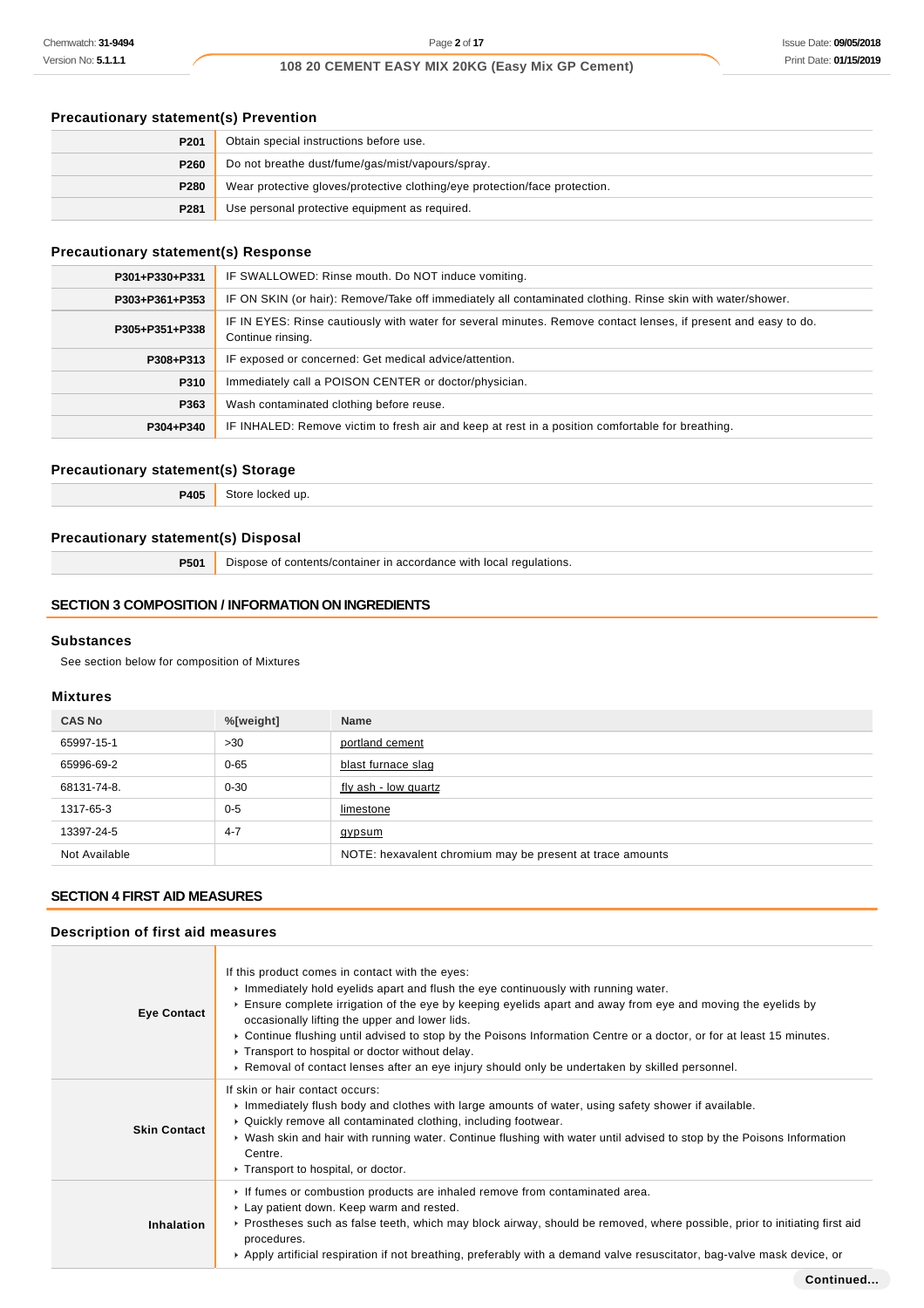|           | pocket mask as trained. Perform CPR if necessary.<br>Transport to hospital, or doctor.<br>If dust is inhaled, remove from contaminated area.<br>Encourage patient to blow nose to ensure clear breathing passages.<br>Ask patient to rinse mouth with water but to not drink water.<br>$\triangleright$ Seek immediate medical attention.                                                                                                                                                                                                                                                                                                                         |
|-----------|-------------------------------------------------------------------------------------------------------------------------------------------------------------------------------------------------------------------------------------------------------------------------------------------------------------------------------------------------------------------------------------------------------------------------------------------------------------------------------------------------------------------------------------------------------------------------------------------------------------------------------------------------------------------|
| Ingestion | ► For advice, contact a Poisons Information Centre or a doctor at once.<br>• Urgent hospital treatment is likely to be needed.<br>If swallowed do <b>NOT</b> induce vomiting.<br>If vomiting occurs, lean patient forward or place on left side (head-down position, if possible) to maintain open airway<br>and prevent aspiration.<br>• Observe the patient carefully.<br>▶ Never give liquid to a person showing signs of being sleepy or with reduced awareness; i.e. becoming unconscious.<br>► Give water to rinse out mouth, then provide liquid slowly and as much as casualty can comfortably drink.<br>▶ Transport to hospital or doctor without delay. |

## **Indication of any immediate medical attention and special treatment needed**

Treat symptomatically.

For acute or short term repeated exposures to iron and its derivatives:

- Always treat symptoms rather than history.
- In general, however, toxic doses exceed 20 mg/kg of ingested material (as elemental iron) with lethal doses exceeding 180 mg/kg.
- Control of iron stores depend on variation in absorption rather than excretion. Absorption occurs through aspiration, ingestion and burned skin.
- Hepatic damage may progress to failure with hypoprothrombinaemia and hypoglycaemia. Hepatorenal syndrome may occur.
- Iron intoxication may also result in decreased cardiac output and increased cardiac pooling which subsequently produces hypotension.
- Serum iron should be analysed in symptomatic patients. Serum iron levels (2-4 hrs post-ingestion) greater that 100 ug/dL indicate poisoning with levels, in excess of 350 ug/dL, being potentially serious. Emesis or lavage (for obtunded patients with no gag reflex)are the usual means of decontamination.
- Activated charcoal does not effectively bind iron.
- Catharsis (using sodium sulfate or magnesium sulfate) may only be used if the patient already has diarrhoea.
- ▶ Deferoxamine is a specific chelator of ferric (3+) iron and is currently the antidote of choice. It should be administered parenterally. [Ellenhorn and Barceloux: Medical Toxicology]

For acute or short term repeated exposures to dichromates and chromates:

- Absorption occurs from the alimentary tract and lungs.
- The kidney excretes about 60% of absorbed chromate within 8 hours of ingestion. Urinary excretion may take up to 14 days.
- Establish airway, breathing and circulation. Assist ventilation.
- Induce emesis with Ipecac Syrup if patient is not convulsing, in coma or obtunded and if the gag reflex is present.
- Otherwise use gastric lavage with endotracheal intubation.
- Fluid balance is critical. Peritoneal dialysis, haemodialysis or exchange transfusion may be effective although available data is limited.
- British Anti-Lewisite, ascorbic acid, folic acid and EDTA are probably not effective.
- **There are no antidotes.**
- Primary irritation, including chrome ulceration, may be treated with ointments comprising calcium-sodium-EDTA. This, together with the use of frequently renewed dressings, will ensure rapid healing of any ulcer which may develop.

The mechanism of action involves the reduction of Cr (VI) to Cr(III) and subsequent chelation; the irritant effect of Cr(III)/ protein complexes is thus avoided. [ILO Encyclopedia]

#### [Ellenhorn and Barceloux: Medical Toxicology]

For acute or short-term repeated exposures to highly alkaline materials:

- Respiratory stress is uncommon but present occasionally because of soft tissue edema.
- Unless endotracheal intubation can be accomplished under direct vision, cricothyroidotomy or tracheotomy may be necessary.
- Oxygen is given as indicated.
- The presence of shock suggests perforation and mandates an intravenous line and fluid administration.
- ▶ Damage due to alkaline corrosives occurs by liquefaction necrosis whereby the saponification of fats and solubilisation of proteins allow deep

penetration into the tissue.

Alkalis continue to cause damage after exposure.

#### INGESTION:

SKIN AND EYE:

Milk and water are the preferred diluents

- No more than 2 glasses of water should be given to an adult.
- Neutralising agents should never be given since exothermic heat reaction may compound injury.
- \* Catharsis and emesis are absolutely contra-indicated.
- \* Activated charcoal does not absorb alkali.

\* Gastric lavage should not be used.

Supportive care involves the following:

- Withhold oral feedings initially.
- If endoscopy confirms transmucosal injury start steroids only within the first 48 hours.
- Carefully evaluate the amount of tissue necrosis before assessing the need for surgical intervention.
- Patients should be instructed to seek medical attention whenever they develop difficulty in swallowing (dysphagia).

Injury should be irrigated for 20-30 minutes.

Eye injuries require saline. [Ellenhorn & Barceloux: Medical Toxicology]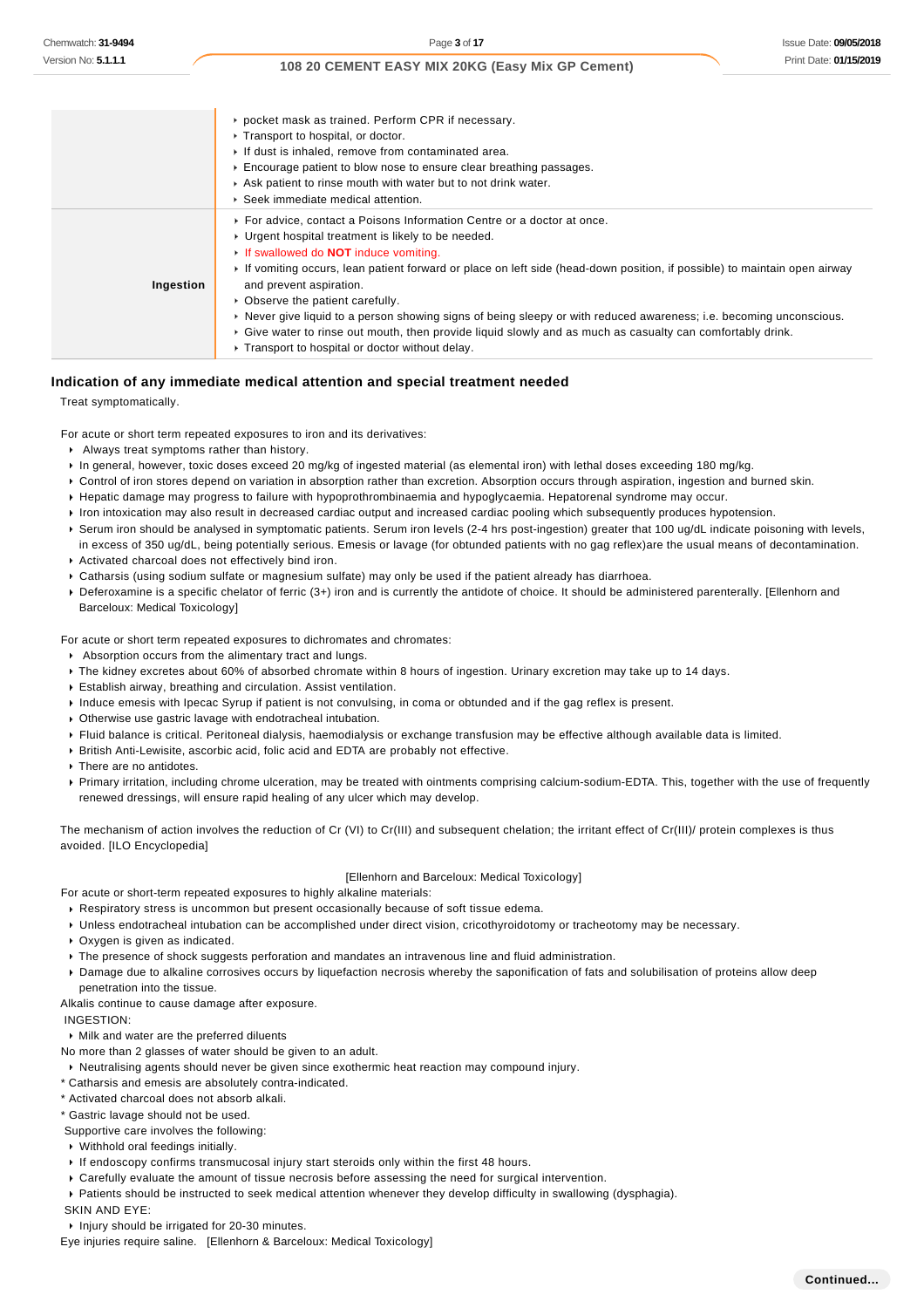#### **SECTION 5 FIREFIGHTING MEASURES**

#### **Extinguishing media**

- There is no restriction on the type of extinguisher which may be used.
- Use extinguishing media suitable for surrounding area.

#### **Special hazards arising from the substrate or mixture**

| <b>Fire Incompatibility</b>    | None known.                                                                                                                                                                                                                                                                                                                                                                                                                                                                                                                                                               |
|--------------------------------|---------------------------------------------------------------------------------------------------------------------------------------------------------------------------------------------------------------------------------------------------------------------------------------------------------------------------------------------------------------------------------------------------------------------------------------------------------------------------------------------------------------------------------------------------------------------------|
| <b>Advice for firefighters</b> |                                                                                                                                                                                                                                                                                                                                                                                                                                                                                                                                                                           |
| <b>Fire Fighting</b>           | Alert Fire Brigade and tell them location and nature of hazard.<br>$\triangleright$ Wear breathing apparatus plus protective gloves in the event of a fire.<br>► Prevent, by any means available, spillage from entering drains or water courses.<br>► Use fire fighting procedures suitable for surrounding area.<br>DO NOT approach containers suspected to be hot.<br>► Cool fire exposed containers with water spray from a protected location.<br>If safe to do so, remove containers from path of fire.<br>Equipment should be thoroughly decontaminated after use. |
| <b>Fire/Explosion Hazard</b>   | $\triangleright$ Non combustible.<br>► Not considered a significant fire risk, however containers may burn.<br>Decomposition may produce toxic fumes of:<br>sulfur oxides (SOx)<br>silicon dioxide (SiO2)<br>When aluminium oxide dust is dispersed in air, firefighters should wear protection against inhalation of dust particles,<br>which can also contain hazardous substances from the fire absorbed on the alumina particles.<br>May emit poisonous fumes.<br>May emit corrosive fumes.                                                                           |
| <b>HAZCHEM</b>                 | Not Applicable                                                                                                                                                                                                                                                                                                                                                                                                                                                                                                                                                            |

## **SECTION 6 ACCIDENTAL RELEASE MEASURES**

## **Personal precautions, protective equipment and emergency procedures**

See section 8

#### **Environmental precautions**

See section 12

#### **Methods and material for containment and cleaning up**

| <b>Minor Spills</b> | ▶ Remove all ignition sources.<br>$\triangleright$ Clean up all spills immediately.<br>Avoid contact with skin and eyes.<br>$\triangleright$ Control personal contact with the substance, by using protective equipment.<br>► Use dry clean up procedures and avoid generating dust.<br>• Place in a suitable, labelled container for waste disposal.                                                                                                                                                                                                                                                                                                                                                                                              |
|---------------------|----------------------------------------------------------------------------------------------------------------------------------------------------------------------------------------------------------------------------------------------------------------------------------------------------------------------------------------------------------------------------------------------------------------------------------------------------------------------------------------------------------------------------------------------------------------------------------------------------------------------------------------------------------------------------------------------------------------------------------------------------|
| <b>Major Spills</b> | Moderate hazard.<br><b>CAUTION:</b> Advise personnel in area.<br>Alert Emergency Services and tell them location and nature of hazard.<br>• Control personal contact by wearing protective clothing.<br>► Prevent, by any means available, spillage from entering drains or water courses.<br>▶ Recover product wherever possible.<br>► IF DRY: Use dry clean up procedures and avoid generating dust. Collect residues and place in sealed plastic bags or<br>other containers for disposal. <b>IF WET:</b> Vacuum/shovel up and place in labelled containers for disposal.<br>► ALWAYS: Wash area down with large amounts of water and prevent runoff into drains.<br>If contamination of drains or waterways occurs, advise Emergency Services. |

Personal Protective Equipment advice is contained in Section 8 of the SDS.

## **SECTION 7 HANDLING AND STORAGE**

| <b>Precautions for safe handling</b> |                                                                                                                                                   |  |
|--------------------------------------|---------------------------------------------------------------------------------------------------------------------------------------------------|--|
| Safe handling                        | Avoid all personal contact, including inhalation.<br>▶ Wear protective clothing when risk of exposure occurs.<br>▶ Use in a well-ventilated area. |  |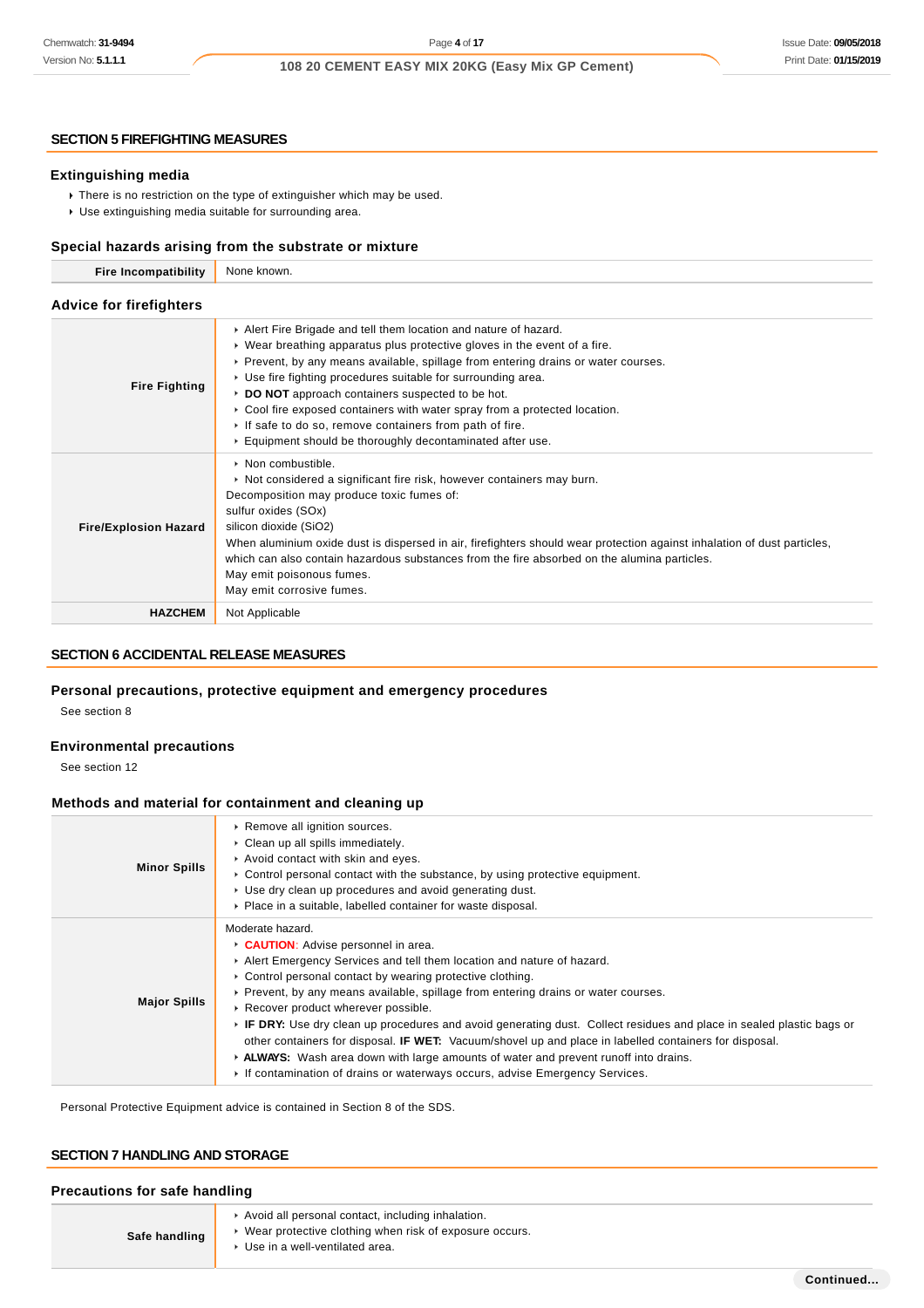|                   | ▶ Prevent concentration in hollows and sumps.                                                                         |
|-------------------|-----------------------------------------------------------------------------------------------------------------------|
|                   | DO NOT enter confined spaces until atmosphere has been checked.                                                       |
|                   | DO NOT allow material to contact humans, exposed food or food utensils.                                               |
|                   | Avoid contact with incompatible materials.                                                                            |
|                   | V When handling, DO NOT eat, drink or smoke.                                                                          |
|                   | ▶ Keep containers securely sealed when not in use.                                                                    |
|                   | Avoid physical damage to containers.                                                                                  |
|                   | Always wash hands with soap and water after handling.                                                                 |
|                   | ► Work clothes should be laundered separately. Launder contaminated clothing before re-use.                           |
|                   | ▶ Use good occupational work practice.                                                                                |
|                   | ► Observe manufacturer's storage and handling recommendations contained within this SDS.                              |
|                   | ► Atmosphere should be regularly checked against established exposure standards to ensure safe working conditions are |
|                   | maintained.                                                                                                           |
|                   | $\cdot$ Keep dry.                                                                                                     |
|                   | $\triangleright$ Store under cover.                                                                                   |
| Other information | ▶ Store in a well ventilated area.                                                                                    |
|                   | ▶ Store away from sources of heat or ignition.                                                                        |
|                   | ► Observe manufacturer's storage and handling recommendations contained within this SDS.                              |

## **Conditions for safe storage, including any incompatibilities**

| Suitable container      | Multi-ply paper bag with sealed plastic liner or heavy gauge plastic bag.<br>NOTE: Bags should be stacked, blocked, interlocked, and limited in height so that they are stable and secure against |  |  |
|-------------------------|---------------------------------------------------------------------------------------------------------------------------------------------------------------------------------------------------|--|--|
|                         | sliding or collapse. Check that all containers are clearly labelled and free from leaks. Packing as recommended by<br>manufacturer.                                                               |  |  |
| Storage incompatibility | Avoid strong acids, acid chlorides, acid anhydrides and chloroformates.<br>Avoid contact with copper, aluminium and their alloys.                                                                 |  |  |

## **SECTION 8 EXPOSURE CONTROLS / PERSONAL PROTECTION**

#### **Control parameters**

## **OCCUPATIONAL EXPOSURE LIMITS (OEL)**

## **INGREDIENT DATA**

| Source                                 | Ingredient      | <b>Material name</b> | <b>TWA</b>          | <b>STEL</b>   | Peak          | <b>Notes</b>  |
|----------------------------------------|-----------------|----------------------|---------------------|---------------|---------------|---------------|
| Australia Exposure<br><b>Standards</b> | portland cement | Portland cement      | $10 \text{ mg/m}$ 3 | Not Available | Not Available | Not Available |
| Australia Exposure<br><b>Standards</b> | limestone       | Calcium carbonate    | $10 \text{ mg/m}$   | Not Available | Not Available | Not Available |
| Australia Exposure<br><b>Standards</b> | gypsum          | Calcium sulphate     | $10 \text{ mg/m}$ 3 | Not Available | Not Available | Not Available |

## **EMERGENCY LIMITS**

| Ingredient         | <b>Material name</b>                                            |                     | TEEL-1             | TEEL-2                  | TEEL-3                  |
|--------------------|-----------------------------------------------------------------|---------------------|--------------------|-------------------------|-------------------------|
| limestone          | Limestone; (Calcium carbonate; Dolomite)                        |                     | 45 mg/m3           | $500 \text{ mg/m}$ 3    | $3,000 \,\mathrm{mg/m}$ |
| limestone          | Carbonic acid, calcium salt                                     | $45 \text{ mg/m}$ 3 | $210 \text{ mg/m}$ | 1,300 mg/m3             |                         |
| gypsum             | Calcium sulfate anhydrous; (Drierite; Gypsum; Plaster of Paris) | $30 \text{ mg/m}$   | $330 \text{ mg/m}$ | $2,000 \,\mathrm{mg/m}$ |                         |
|                    |                                                                 |                     |                    |                         |                         |
| Ingredient         | <b>Original IDLH</b><br><b>Revised IDLH</b>                     |                     |                    |                         |                         |
| portland cement    | $5,000 \,\mathrm{mg/m}$                                         | Not Available       |                    |                         |                         |
| blast furnace slag | Not Available<br>Not Available                                  |                     |                    |                         |                         |
|                    |                                                                 |                     |                    |                         |                         |

## **MATERIAL DATA**

None assigned. Refer to individual constituents.

#### **Exposure controls**

| Appropriate engineering | Engineering controls are used to remove a hazard or place a barrier between the worker and the hazard. Well-designed        |
|-------------------------|-----------------------------------------------------------------------------------------------------------------------------|
| controls                | engineering controls can be highly effective in protecting workers and will typically be independent of worker interactions |
|                         |                                                                                                                             |

fly ash - low quartz **Not Available** Not Available Not Available Not Available Not Available Not Available limestone Not Available Not Available Not Available Not Available gypsum Not Available Not Available Not Available Not Available Not Available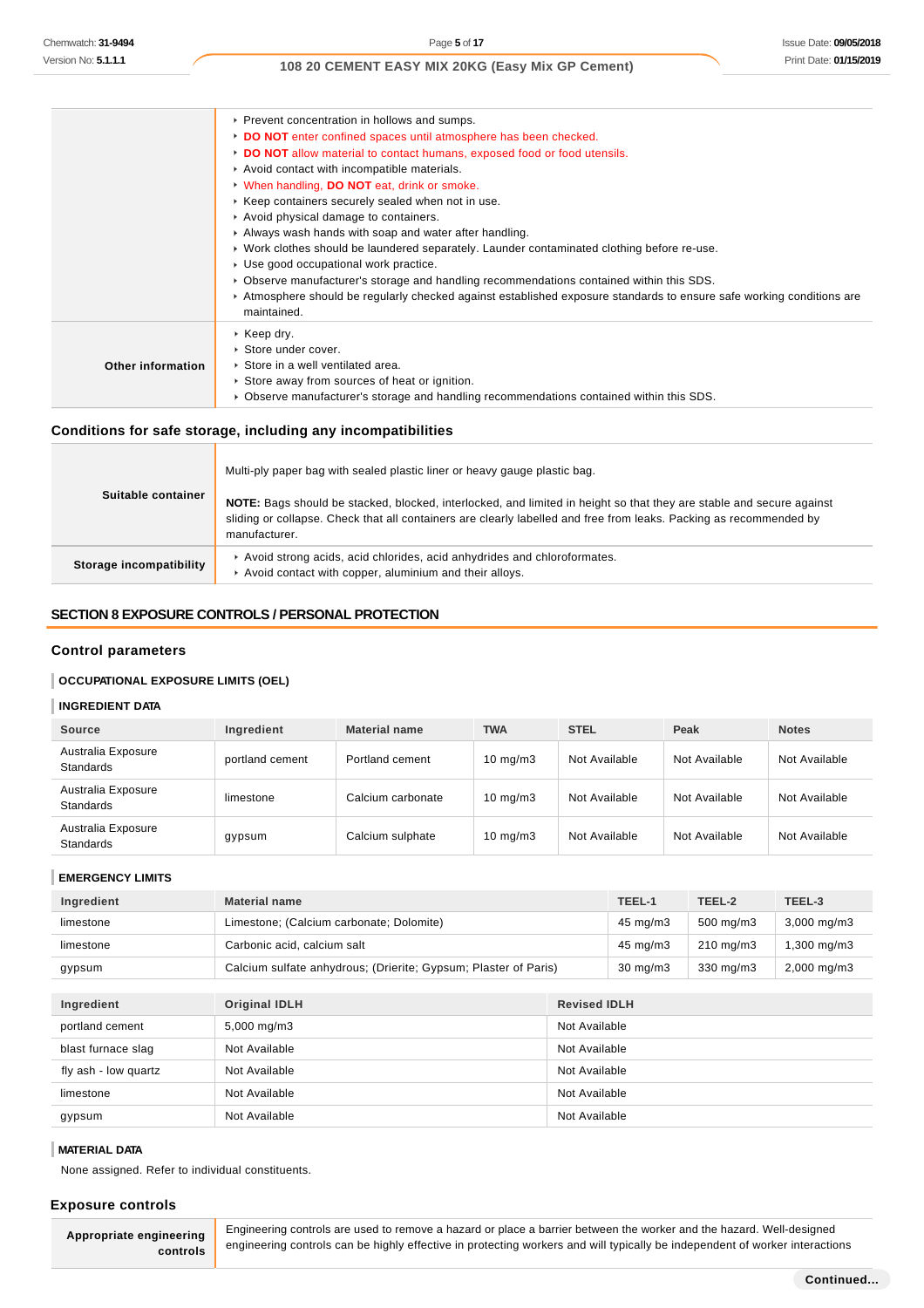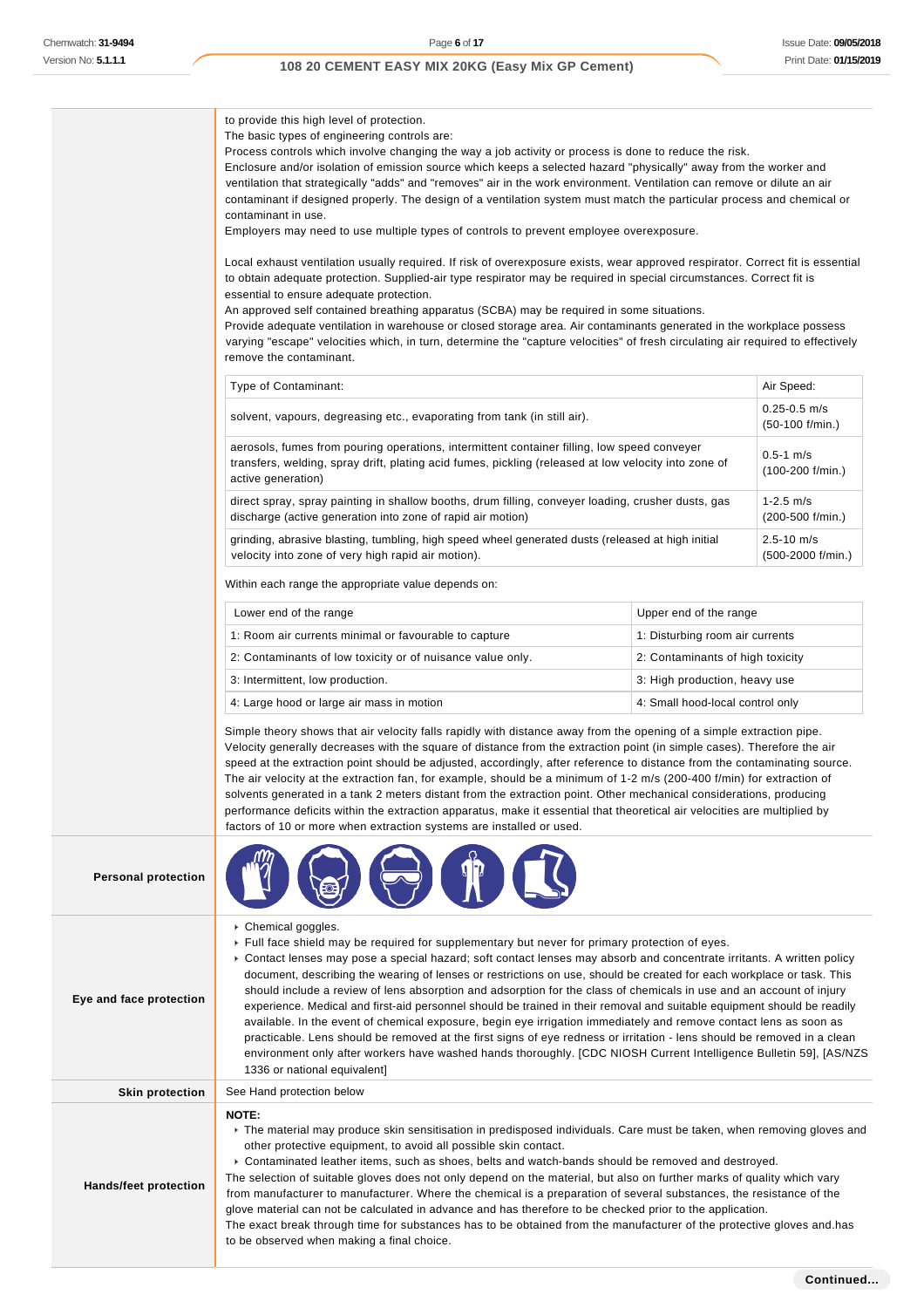| Gloves should be examined for wear and/ or degradation constantly.<br><b>Body protection</b><br>See Other protection below<br>• Overalls.<br>▶ P.V.C. apron.<br>Other protection<br><b>Barrier cream.</b><br>▶ Skin cleansing cream.<br>▶ Eye wash unit. | Personal hygiene is a key element of effective hand care. Gloves must only be worn on clean hands. After using gloves,<br>hands should be washed and dried thoroughly. Application of a non-perfumed moisturiser is recommended.<br>Suitability and durability of glove type is dependent on usage. Important factors in the selection of gloves include:<br>frequency and duration of contact,<br>chemical resistance of glove material,<br>$\cdot$<br>glove thickness and<br>$\bullet$<br>dexterity<br>$\bullet$<br>Select gloves tested to a relevant standard (e.g. Europe EN 374, US F739, AS/NZS 2161.1 or national equivalent).<br>When prolonged or frequently repeated contact may occur, a glove with a protection class of 5 or higher<br>(breakthrough time greater than 240 minutes according to EN 374, AS/NZS 2161.10.1 or national equivalent) is<br>recommended.<br>When only brief contact is expected, a glove with a protection class of 3 or higher (breakthrough time<br>greater than 60 minutes according to EN 374, AS/NZS 2161.10.1 or national equivalent) is recommended.<br>Some glove polymer types are less affected by movement and this should be taken into account when<br>considering gloves for long-term use.<br>Contaminated gloves should be replaced.<br>As defined in ASTM F-739-96 in any application, gloves are rated as:<br>Excellent when breakthrough time > 480 min<br>$\cdot$<br>Good when breakthrough time > 20 min<br>$\cdot$<br>Fair when breakthrough time < 20 min<br>Poor when glove material degrades<br>For general applications, gloves with a thickness typically greater than 0.35 mm, are recommended.<br>It should be emphasised that glove thickness is not necessarily a good predictor of glove resistance to a specific<br>chemical, as the permeation efficiency of the glove will be dependent on the exact composition of the glove material.<br>Therefore, glove selection should also be based on consideration of the task requirements and knowledge of breakthrough<br>times.<br>Glove thickness may also vary depending on the glove manufacturer, the glove type and the glove model. Therefore, the<br>manufacturers' technical data should always be taken into account to ensure selection of the most appropriate glove for<br>the task.<br>Note: Depending on the activity being conducted, gloves of varying thickness may be required for specific tasks. For<br>example:<br>Thinner gloves (down to 0.1 mm or less) may be required where a high degree of manual dexterity is<br>needed. However, these gloves are only likely to give short duration protection and would normally be just for<br>single use applications, then disposed of<br>Thicker gloves (up to 3 mm or more) may be required where there is a mechanical (as well as a chemical)<br>risk i.e. where there is abrasion or puncture potential<br>Gloves must only be worn on clean hands. After using gloves, hands should be washed and dried thoroughly. Application<br>of a non-perfumed moisturiser is recommended.<br>▶ Protective gloves eg. Leather gloves or gloves with Leather facing<br>▶ Neoprene rubber gloves<br>Experience indicates that the following polymers are suitable as glove materials for protection against undissolved, dry<br>solids, where abrasive particles are not present.<br>polychloroprene.<br>$\cdot$ nitrile rubber.<br>butyl rubber.<br>• fluorocaoutchouc. |
|----------------------------------------------------------------------------------------------------------------------------------------------------------------------------------------------------------------------------------------------------------|----------------------------------------------------------------------------------------------------------------------------------------------------------------------------------------------------------------------------------------------------------------------------------------------------------------------------------------------------------------------------------------------------------------------------------------------------------------------------------------------------------------------------------------------------------------------------------------------------------------------------------------------------------------------------------------------------------------------------------------------------------------------------------------------------------------------------------------------------------------------------------------------------------------------------------------------------------------------------------------------------------------------------------------------------------------------------------------------------------------------------------------------------------------------------------------------------------------------------------------------------------------------------------------------------------------------------------------------------------------------------------------------------------------------------------------------------------------------------------------------------------------------------------------------------------------------------------------------------------------------------------------------------------------------------------------------------------------------------------------------------------------------------------------------------------------------------------------------------------------------------------------------------------------------------------------------------------------------------------------------------------------------------------------------------------------------------------------------------------------------------------------------------------------------------------------------------------------------------------------------------------------------------------------------------------------------------------------------------------------------------------------------------------------------------------------------------------------------------------------------------------------------------------------------------------------------------------------------------------------------------------------------------------------------------------------------------------------------------------------------------------------------------------------------------------------------------------------------------------------------------------------------------------------------------------------------------------------------------------------------------------------------------------------------------------------------------------------------------------------------------------------------------------------------------------------------------------------------------------------------------------------------------------------------------------------------------------------------------------------------------------------------------------------------------------------------------------------|
|                                                                                                                                                                                                                                                          | polyvinyl chloride.                                                                                                                                                                                                                                                                                                                                                                                                                                                                                                                                                                                                                                                                                                                                                                                                                                                                                                                                                                                                                                                                                                                                                                                                                                                                                                                                                                                                                                                                                                                                                                                                                                                                                                                                                                                                                                                                                                                                                                                                                                                                                                                                                                                                                                                                                                                                                                                                                                                                                                                                                                                                                                                                                                                                                                                                                                                                                                                                                                                                                                                                                                                                                                                                                                                                                                                                                                                                                                            |
|                                                                                                                                                                                                                                                          |                                                                                                                                                                                                                                                                                                                                                                                                                                                                                                                                                                                                                                                                                                                                                                                                                                                                                                                                                                                                                                                                                                                                                                                                                                                                                                                                                                                                                                                                                                                                                                                                                                                                                                                                                                                                                                                                                                                                                                                                                                                                                                                                                                                                                                                                                                                                                                                                                                                                                                                                                                                                                                                                                                                                                                                                                                                                                                                                                                                                                                                                                                                                                                                                                                                                                                                                                                                                                                                                |
|                                                                                                                                                                                                                                                          |                                                                                                                                                                                                                                                                                                                                                                                                                                                                                                                                                                                                                                                                                                                                                                                                                                                                                                                                                                                                                                                                                                                                                                                                                                                                                                                                                                                                                                                                                                                                                                                                                                                                                                                                                                                                                                                                                                                                                                                                                                                                                                                                                                                                                                                                                                                                                                                                                                                                                                                                                                                                                                                                                                                                                                                                                                                                                                                                                                                                                                                                                                                                                                                                                                                                                                                                                                                                                                                                |

## **Respiratory protection**

Type AX-P Filter of sufficient capacity. (AS/NZS 1716 & 1715, EN 143:2000 & 149:2001, ANSI Z88 or national equivalent)

| <b>Required Minimum Protection Factor</b> | <b>Half-Face Respirator</b>   | <b>Full-Face Respirator</b> | <b>Powered Air Respirator</b>          |
|-------------------------------------------|-------------------------------|-----------------------------|----------------------------------------|
| up to $10 \times ES$                      | AX <sub>P1</sub><br>Air-line* |                             | AX PAPR-P1<br>$\overline{\phantom{a}}$ |
| up to $50 \times ES$                      | Air-line**                    | AX <sub>P2</sub>            | AX PAPR-P2                             |
| up to $100 \times ES$                     | $\overline{\phantom{0}}$      | AX P3                       | $\overline{\phantom{a}}$               |
|                                           |                               | Air-line*                   | $\overline{\phantom{a}}$               |
| $100 + x ES$                              |                               | Air-line**                  | AX PAPR-P3                             |

\* - Negative pressure demand \*\* - Continuous flow

A(All classes) = Organic vapours, B AUS or B1 = Acid gasses, B2 = Acid gas or hydrogen cyanide(HCN), B3 = Acid gas or hydrogen cyanide(HCN), E =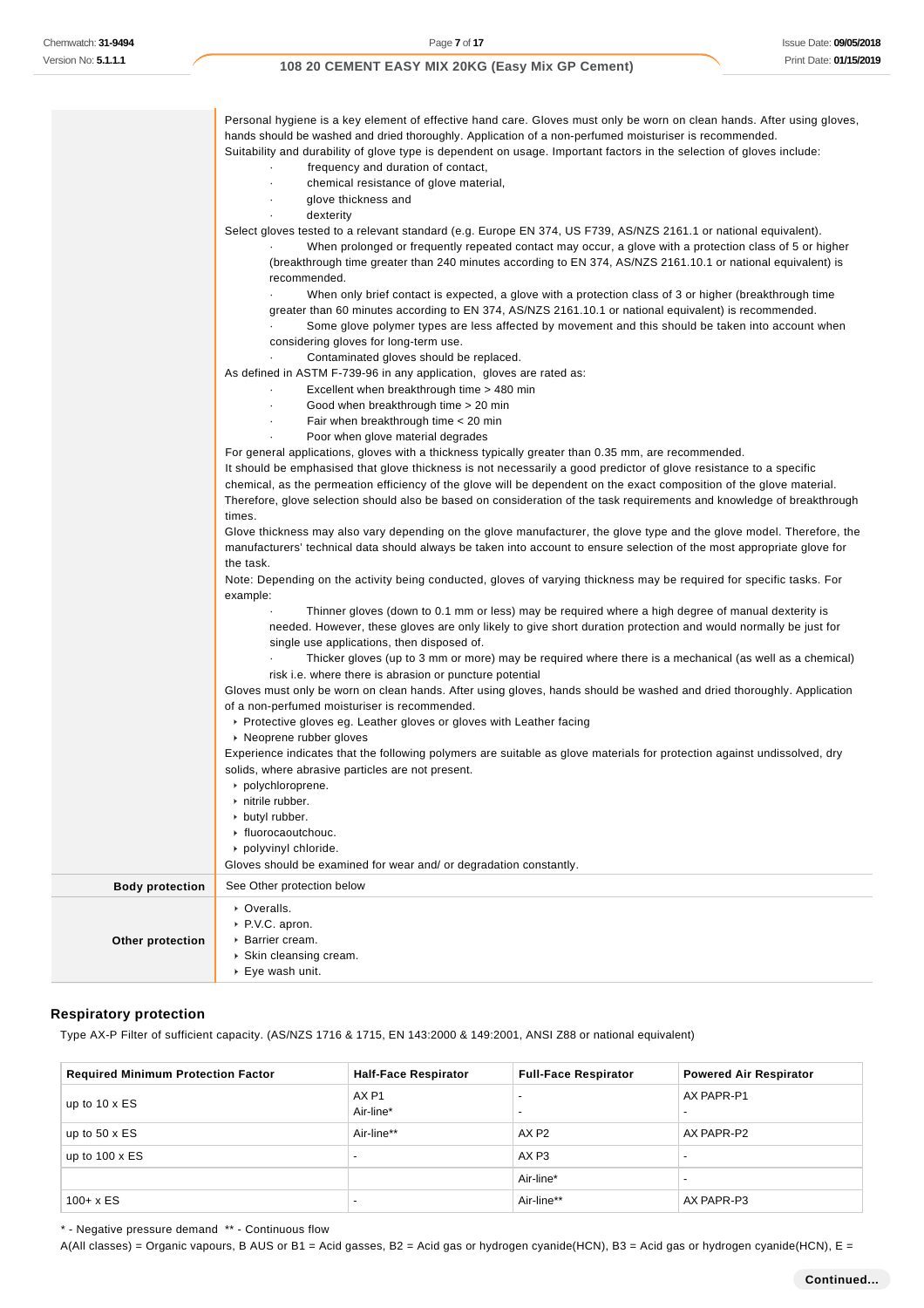Sulfur dioxide(SO2), G = Agricultural chemicals, K = Ammonia(NH3), Hg = Mercury, NO = Oxides of nitrogen, MB = Methyl bromide, AX = Low boiling point organic compounds(below 65 degC)

## **SECTION 9 PHYSICAL AND CHEMICAL PROPERTIES**

#### **Information on basic physical and chemical properties**

| Appearance                                      | White/grey coloured free flowing fine powder; insoluble in water. |                                                                               |                |
|-------------------------------------------------|-------------------------------------------------------------------|-------------------------------------------------------------------------------|----------------|
|                                                 |                                                                   |                                                                               |                |
| <b>Physical state</b>                           | <b>Divided Solid</b>                                              | Relative density (Water =<br>1)                                               | $3.0 - 3.3$    |
| Odour                                           | Not Available                                                     | <b>Partition coefficient</b><br>n-octanol / water                             | Not Available  |
| <b>Odour threshold</b>                          | Not Available                                                     | <b>Auto-ignition temperature</b><br>$(^{\circ}C)$                             | Not Available  |
| pH (as supplied)                                | 11-13 (wet cement)                                                | Decomposition<br>temperature                                                  | Not Available  |
| Melting point / freezing<br>point $(^{\circ}C)$ | 1200                                                              | <b>Viscosity (cSt)</b>                                                        | Not Available  |
| Initial boiling point and<br>boiling range (°C) | Not Available                                                     | Molecular weight (g/mol)                                                      | Not Applicable |
| Flash point (°C)                                | Not Available                                                     | <b>Taste</b>                                                                  | Not Available  |
| <b>Evaporation rate</b>                         | Not Available                                                     | <b>Explosive properties</b>                                                   | Not Available  |
| Flammability                                    | Not Available                                                     | <b>Oxidising properties</b>                                                   | Not Available  |
| <b>Upper Explosive Limit</b><br>(%)             | Not Available                                                     | <b>Surface Tension (dyn/cm</b><br>or mN/m)                                    | Not Applicable |
| <b>Lower Explosive Limit</b><br>(%)             | Not Available                                                     | <b>Volatile Component</b><br>$(% \mathcal{L}^{\prime }\mathcal{N}^{\prime })$ | Not Available  |
| Vapour pressure (kPa)                           | Not Available                                                     | Gas group                                                                     | Not Available  |
| Solubility in water                             | Immiscible                                                        | pH as a solution (1%)                                                         | Not Available  |
| Vapour density $(Air = 1)$                      | Not Available                                                     | VOC g/L                                                                       | Not Available  |

#### **SECTION 10 STABILITY AND REACTIVITY**

| Reactivity                                 | See section 7                                                                                                                        |
|--------------------------------------------|--------------------------------------------------------------------------------------------------------------------------------------|
| <b>Chemical stability</b>                  | • Unstable in the presence of incompatible materials.<br>▶ Product is considered stable.<br>Hazardous polymerisation will not occur. |
| Possibility of hazardous<br>reactions      | See section 7                                                                                                                        |
| <b>Conditions to avoid</b>                 | See section 7                                                                                                                        |
| Incompatible materials                     | See section 7                                                                                                                        |
| <b>Hazardous</b><br>decomposition products | See section 5                                                                                                                        |

#### **SECTION 11 TOXICOLOGICAL INFORMATION**

## **Information on toxicological effects**

| <b>Inhaled</b> | Inhalation of dusts, generated by the material during the course of normal handling, may be damaging to the health of the<br>individual.<br>Levels above 10 ug/m3 of suspended inorganic sulfates in the air may cause an excess risk of asthmatic attacks in<br>susceptible persons<br>Inhalation may result in chrome ulcers or sores of nasal mucosa and lung damage.<br>Persons with impaired respiratory function, airway diseases and conditions such as emphysema or chronic bronchitis,<br>may incur further disability if excessive concentrations of particulate are inhaled.<br>If prior damage to the circulatory or nervous systems has occurred or if kidney damage has been sustained, proper<br>screenings should be conducted on individuals who may be exposed to further risk if handling and use of the material<br>result<br>in excessive exposures. |
|----------------|---------------------------------------------------------------------------------------------------------------------------------------------------------------------------------------------------------------------------------------------------------------------------------------------------------------------------------------------------------------------------------------------------------------------------------------------------------------------------------------------------------------------------------------------------------------------------------------------------------------------------------------------------------------------------------------------------------------------------------------------------------------------------------------------------------------------------------------------------------------------------|
|                | Effects on lungs are significantly enhanced in the presence of respirable particles. Overexposure to respirable dust may<br>produce wheezing, coughing and breathing difficulties leading to or symptomatic of impaired respiratory function.                                                                                                                                                                                                                                                                                                                                                                                                                                                                                                                                                                                                                             |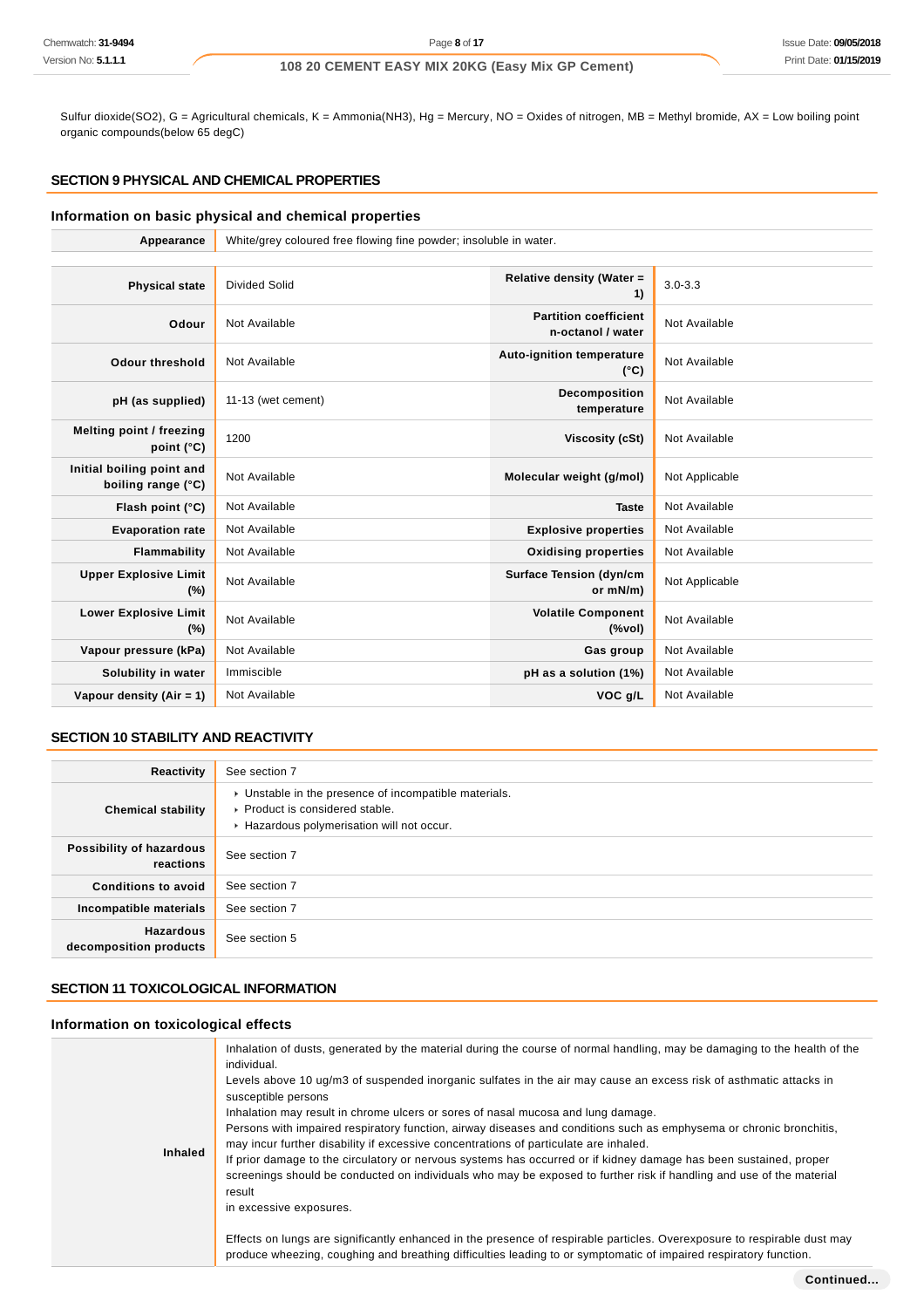l.

## **108 20 CEMENT EASY MIX 20KG (Easy Mix GP Cement)**

| Ingestion           | The material can produce chemical burns within the oral cavity and gastrointestinal tract following ingestion.<br>Acute toxic responses to aluminium are confined to the more soluble forms.                                                                                                                                                                                                                                                                                                                                                                                                                                                                                                                                                                                                                                                                                                                                                                                                                                                                                                                                                                                                                                                                                                                                                                                                                                                                                                                                                                                                                                                                                                                                                                                                                                                                                                                                                                                                                                                                                                                                                                                                                                                                                                                                                                                                                                                                                                                                                                                                                                                                                                                                                                                                                                                                                                                                                                                                                                                                                                                                                                                                                                                                                                                                                                                                                                                                                                                                                                                                                                                                                                                                                                                                                                                                                                                                                                                                                                                                                                                                                                                                                                                                                                                                                                                                                                                                                                                                                                                                                                                                                                                                                                                                                                                                                                                                                                                                                                                                                                                                                                                                     |
|---------------------|--------------------------------------------------------------------------------------------------------------------------------------------------------------------------------------------------------------------------------------------------------------------------------------------------------------------------------------------------------------------------------------------------------------------------------------------------------------------------------------------------------------------------------------------------------------------------------------------------------------------------------------------------------------------------------------------------------------------------------------------------------------------------------------------------------------------------------------------------------------------------------------------------------------------------------------------------------------------------------------------------------------------------------------------------------------------------------------------------------------------------------------------------------------------------------------------------------------------------------------------------------------------------------------------------------------------------------------------------------------------------------------------------------------------------------------------------------------------------------------------------------------------------------------------------------------------------------------------------------------------------------------------------------------------------------------------------------------------------------------------------------------------------------------------------------------------------------------------------------------------------------------------------------------------------------------------------------------------------------------------------------------------------------------------------------------------------------------------------------------------------------------------------------------------------------------------------------------------------------------------------------------------------------------------------------------------------------------------------------------------------------------------------------------------------------------------------------------------------------------------------------------------------------------------------------------------------------------------------------------------------------------------------------------------------------------------------------------------------------------------------------------------------------------------------------------------------------------------------------------------------------------------------------------------------------------------------------------------------------------------------------------------------------------------------------------------------------------------------------------------------------------------------------------------------------------------------------------------------------------------------------------------------------------------------------------------------------------------------------------------------------------------------------------------------------------------------------------------------------------------------------------------------------------------------------------------------------------------------------------------------------------------------------------------------------------------------------------------------------------------------------------------------------------------------------------------------------------------------------------------------------------------------------------------------------------------------------------------------------------------------------------------------------------------------------------------------------------------------------------------------------------------------------------------------------------------------------------------------------------------------------------------------------------------------------------------------------------------------------------------------------------------------------------------------------------------------------------------------------------------------------------------------------------------------------------------------------------------------------------------------------------------------------------------------------------------------------------------------------------------------------------------------------------------------------------------------------------------------------------------------------------------------------------------------------------------------------------------------------------------------------------------------------------------------------------------------------------------------------------------------------------------------------------------------------------------------|
| <b>Skin Contact</b> | The material can produce chemical burns following direct contact with the skin.<br>Contact with aluminas (aluminium oxides) may produce a form of irritant dermatitis accompanied by pruritus.<br>Though considered non-harmful, slight irritation may result from contact because of the abrasive nature of the aluminium<br>oxide particles.<br>Four students received severe hand burns whilst making moulds of their hands with dental plaster substituted for Plaster<br>of Paris. The dental plaster known as "Stone" was a special form of calcium sulfate hemihydrate containing alpha-<br>hemihydrate crystals that provide high compression strength to the moulds. Beta-hemihydrate (normal Plaster of Paris)<br>does not cause skin burns in similar circumstances.<br>Handling wet cement can cause dermatitis. Cement when wet is quite alkaline and this alkali action on the skin contributes<br>strongly to cement contact dermatitis since it may cause drying and defatting of the skin which is followed by hardening,<br>cracking, lesions developing, possible infections of lesions and penetration by soluble salts.<br>Skin contact may result in severe irritation particularly to broken skin. Ulceration known as "chrome ulcers" may develop.<br>Chrome ulcers and skin cancer are significantly related.<br>Open cuts, abraded or irritated skin should not be exposed to this material<br>Entry into the blood-stream through, for example, cuts, abrasions, puncture wounds or lesions, may produce systemic<br>injury with harmful effects. Examine the skin prior to the use of the material and ensure that any external damage is<br>suitably protected.                                                                                                                                                                                                                                                                                                                                                                                                                                                                                                                                                                                                                                                                                                                                                                                                                                                                                                                                                                                                                                                                                                                                                                                                                                                                                                                                                                                                                                                                                                                                                                                                                                                                                                                                                                                                                                                                                                                                                                                                                                                                                                                                                                                                                                                                                                                                                                                                                                                                                                                                                                                                                                                                                                                                                                                                                                                                                                                                                                                                                                                                                                                                                                                                                                                                                                                                                                                                                                                                                                     |
| Eye                 | The material can produce chemical burns to the eye following direct contact. Vapours or mists may be extremely irritating.<br>When applied to the eye(s) of animals, the material produces severe ocular lesions which are present twenty-four hours or<br>more after instillation.                                                                                                                                                                                                                                                                                                                                                                                                                                                                                                                                                                                                                                                                                                                                                                                                                                                                                                                                                                                                                                                                                                                                                                                                                                                                                                                                                                                                                                                                                                                                                                                                                                                                                                                                                                                                                                                                                                                                                                                                                                                                                                                                                                                                                                                                                                                                                                                                                                                                                                                                                                                                                                                                                                                                                                                                                                                                                                                                                                                                                                                                                                                                                                                                                                                                                                                                                                                                                                                                                                                                                                                                                                                                                                                                                                                                                                                                                                                                                                                                                                                                                                                                                                                                                                                                                                                                                                                                                                                                                                                                                                                                                                                                                                                                                                                                                                                                                                              |
| Chronic             | Repeated or prolonged exposure to corrosives may result in the erosion of teeth, inflammatory and ulcerative changes in<br>the mouth and necrosis (rarely) of the jaw. Bronchial irritation, with cough, and frequent attacks of bronchial pneumonia<br>may ensue. Gastrointestinal disturbances may also occur. Chronic exposures may result in dermatitis and/or<br>conjunctivitis.<br>On the basis, primarily, of animal experiments, concern has been expressed by at least one classification body that the<br>material may produce carcinogenic or mutagenic effects; in respect of the available information, however, there presently<br>exists inadequate data for making a satisfactory assessment.<br>Limited evidence suggests that repeated or long-term occupational exposure may produce cumulative health effects<br>involving organs or biochemical systems.<br>Limited evidence shows that inhalation of the material is capable of inducing a sensitisation reaction in a significant<br>number of individuals at a greater frequency than would be expected from the response of a normal population.<br>Pulmonary sensitisation, resulting in hyperactive airway dysfunction and pulmonary allergy may be accompanied by<br>fatigue, malaise and aching. Significant symptoms of exposure may persist for extended periods, even after exposure<br>ceases. Symptoms can be activated by a variety of nonspecific environmental stimuli such as automobile exhaust,<br>perfumes and passive smoking.<br>There exists limited evidence that shows that skin contact with the material is capable either of inducing a sensitisation<br>reaction in a significant number of individuals, and/or of producing positive response in experimental animals.<br>Chronic exposure to aluminas (aluminium oxides) of particle size 1.2 microns did not produce significant systemic or<br>respiratory system effects in workers. Epidemiologic surveys have indicated an excess of nonmalignant respiratory<br>disease in workers exposed to aluminum oxide during abrasives production.<br>Very fine Al2O3 powder was not fibrogenic in rats, guinea pigs, or hamsters when inhaled for 6 to 12 months and<br>sacrificed<br>at periods up to 12 months following the last exposure.<br>When hydrated aluminas were injected intratracheally, they produced dense and numerous nodules of advanced fibrosis in<br>rats, a reticulin network with occasional collagen fibres in mice and guinea pigs, and only a slight reticulin network in<br>rabbits. Shaver's disease, a rapidly progressive and often fatal interstitial fibrosis of the lungs, is associated with a<br>process involving the fusion of bauxite (aluminium oxide) with iron, coke and silica at 2000 deg. C.<br>The weight of evidence suggests that catalytically active alumina and the large surface area aluminas can induce lung<br>fibrosis (aluminosis) in experimental animals, but only when given by the intra-tracheal route. The pertinence of such<br>experiments in relation to workplace exposure is doubtful especially since it has been demonstrated that the most reactive<br>of the aluminas (i.e. the chi and gamma forms), when given by inhalation, are non-fibrogenic in experimental animals.<br>However rats exposed by inhalation to refractory aluminium fibre showed mild fibrosis and possibly carcinogenic effects<br>indicating that fibrous aluminas might exhibit different toxicology to non-fibrous forms. Aluminium oxide fibres<br>administered by the intrapleural route produce clear evidence of carcinogenicity.<br>Saffil fibre an artificially produced form alumina fibre used as refractories, consists of over 95% alumina, 3-4 % silica.<br>Animal tests for fibrogenic, carcinogenic potential and oral toxicity have included in-vitro, intraperitoneal injection,<br>intrapleural injection, inhalation, and feeding. The fibre has generally been inactive in animal studies. Also studies of Saffil<br>dust clouds show very low respirable fraction.<br>There is general agreement that particle size determines that the degree of pathogenicity (the ability of a micro-organism<br>to produce infectious disease) of elementary aluminium, or its oxides or hydroxides when they occur as dusts, fumes or<br>vapours. Only those particles small enough to enter the alveolii (sub 5 um) are able to produce pathogenic effects in the<br>lungs.<br>Red blood cells and rabbit alveolar macrophages exposed to calcium silicate insulation materials in vitro showed<br>haemolysis in one study but not in another. Both studies showed the substance to be more cytotoxic than titanium dioxide<br>but less toxic than asbestos.<br>In a small cohort mortality study of workers in a wollastonite quarry, the observed number of deaths from all cancers<br>combined and lung cancer were lower than expected. Wollastonite is a calcium inosilicate mineral (CaSiO3). In some<br>cases, small amounts of iron (Fe), and manganese (Mn), and lesser amounts of magnesium (Mg) substitute for calcium<br>(Ca) in the mineral formulae (e.g., rhodonite) |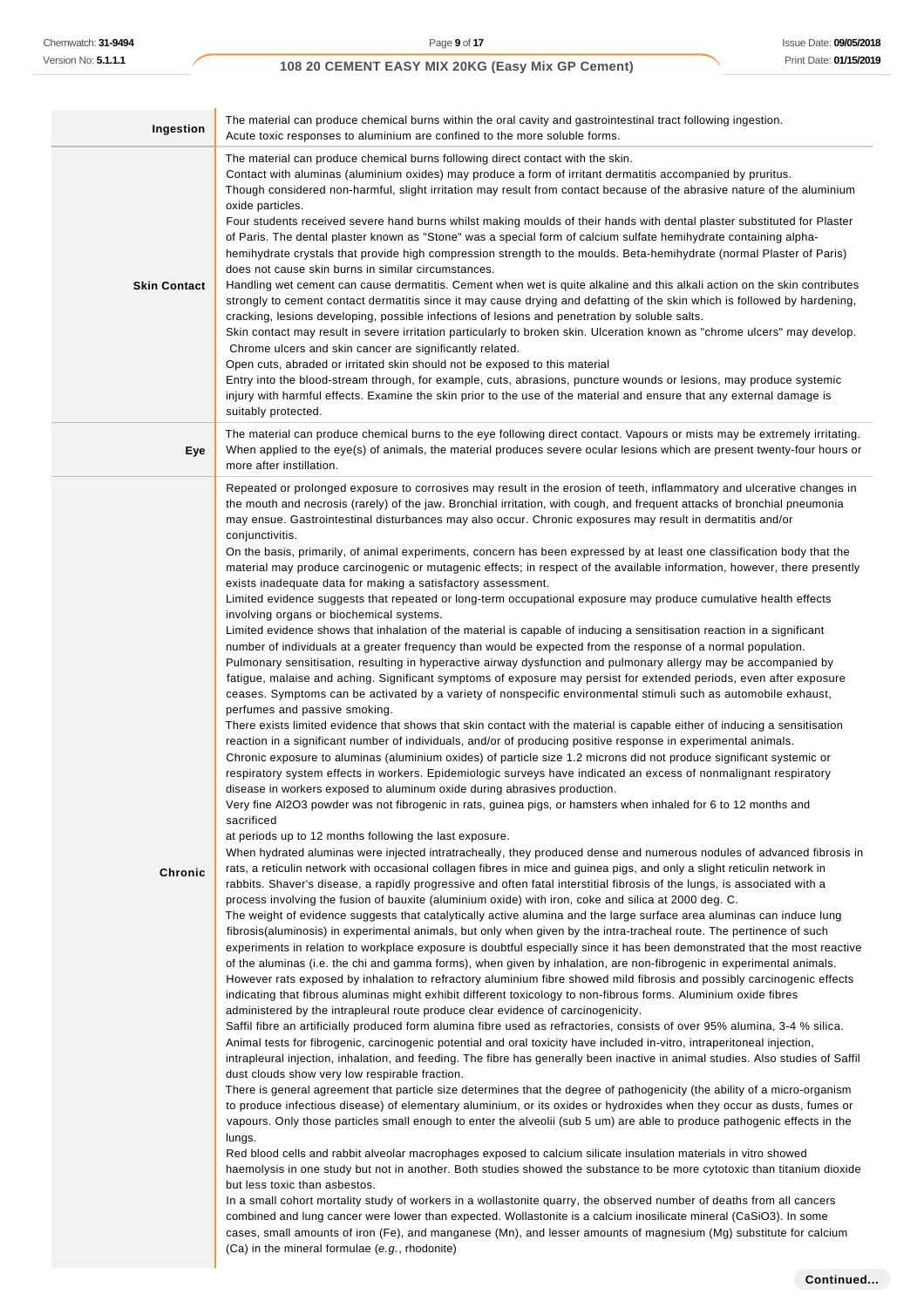In an inhalation study in rats no increase in tumour incidence was observed but the number of fibres with lengths exceeding 5 um and a diameter of less than 3 um was relatively low. Four grades of wollastonite of different fibre size were tested for carcinogenicity in one experiment in rats by intrapleural implantation. There was no information on the purity of the four samples used. A slight increase in the incidence of pleural sarcomas was observed with three grades, all of which contained fibres greater than 4 um in length and less than 0.5 um in diameter.

In two studies by intraperitoneal injection in rats using wollastonite with median fibre lengths of 8.1 um and 5.6 um respectively, no intra-abdominal tumours were found.

Evidence from wollastonite miners suggests that occupational exposure can cause impaired respiratory function and pneumoconiosis. However animal studies have demonstrated that wollastonite fibres have low biopersistence and induce a transient inflammatory response compared to various forms of asbestos. A two-year inhalation study in rats at one dose showed no significant inflammation or fibrosis

Occupational exposure to aluminium compounds may produce asthma, chronic obstructive lung disease and pulmonary fibrosis. Long-term overexposure may produce dyspnoea, cough, pneumothorax, variable sputum production and nodular interstitial fibrosis; death has been reported. Chronic interstitial pneumonia with severe cavitations in the right upper lung and small cavities in the remaining lung tissue, have been observed in gross pathology. Shaver's Disease may result from occupational exposure to fumes or dusts; this may produce respiratory distress and fibrosis with large blebs. Animal studies produce no indication that aluminium or its compounds are carcinogenic.

Because aluminium competes with calcium for absorption, increased amounts of dietary aluminium may contribute to the reduced skeletal mineralisation (osteopenia) observed in preterm infants and infants with growth retardation. In very high doses, aluminium can cause neurotoxicity, and is associated with altered function of the blood-brain barrier. A small percentage of people are allergic to aluminium and experience contact dermatitis, digestive disorders, vomiting or other symptoms upon contact or ingestion of products containing aluminium, such as deodorants or antacids. In those without allergies, aluminium is not as toxic as heavy metals, but there is evidence of some toxicity if it is consumed in excessive amounts. Although the use of aluminium cookware has not been shown to lead to aluminium toxicity in general, excessive consumption of antacids containing aluminium compounds and excessive use of aluminium-containing antiperspirants provide more significant exposure levels. Studies have shown that consumption of acidic foods or liquids with aluminium significantly increases aluminium absorption, and maltol has been shown to increase the accumulation of aluminium in nervous and osseus tissue. Furthermore, aluminium increases oestrogen-related gene expression in human breast cancer cells cultured in the laboratory These salts' estrogen-like effects have led to their classification as a

metalloestrogen.Some researchers have expressed concerns that the aluminium in antiperspirants may increase the risk of breast cancer.

After absorption, aluminium distributes to all tissues in animals and humans and accumulates in some, in particular bone. The main carrier of the aluminium ion in plasma is the iron binding protein, transferrin. Aluminium can enter the brain and reach the placenta and foetus. Aluminium may persist for a very long time in various organs and tissues before it is excreted in the urine. Although retention times for aluminium appear to be longer in humans than in rodents, there is little information allowing extrapolation from rodents to the humans.

At high levels of exposure, some aluminium compounds may produce DNA damage in vitro and in vivo via indirect mechanisms. The database on carcinogenicity of aluminium compounds is limited. No indication of any carcinogenic potential was obtained in mice given aluminium potassium sulphate at high levels in the diet.

Aluminium has shown neurotoxicity in patients undergoing dialysis and thereby chronically exposed parenterally to high concentrations of aluminium. It has been suggested that aluminium is implicated in the aetiology of Alzheimer's disease and associated with other neurodegenerative diseases in humans. However, these hypotheses remain controversial. Several compounds containing aluminium have the potential to produce neurotoxicity (mice, rats) and to affect the male reproductive system (dogs). In addition, after maternal exposure they have shown embryotoxicity (mice) and have affected the developing nervous system in the offspring (mice, rats). The available studies have a number of limitations and do not allow any dose-response relationships to be established. The combined evidence from several studies in mice, rats and dogs that used dietary administration of aluminium compounds produce lowest-observed-adverse-effect levels (LOAELs) for effects on neurotoxicity, testes, embryotoxicity, and the developing nervous system of 52, 75, 100, and 50 mg aluminium/kg bw/day, respectively. Similarly, the lowest no-observed-adverse-effect levels (NOAELs) for effects on these endpoints were reported at 30, 27, 100, and for effects on the developing nervous system, between 10 and 42 mg aluminium/kg bw per day, respectively.

Controversy exists over whether aluminium is the cause of degenerative brain disease (Alzheimer's disease or AD). Several epidemiological studies show a possible correlation between the incidence of AD and high levels of aluminium in drinking water. A study in Toronto, for example, found a 2.6 times increased risk in people residing for at least 10 years in communities where drinking water contained more than 0.15 mg/l aluminium compared with communities where the aluminium level was lower than 0.1 mg/l. A neurochemical model has been suggested linking aluminium exposure to brain disease. Aluminium concentrates in brain regions, notably the hippocampus, cerebral cortex and amygdala where it preferentially binds to large pyramid-shaped cells - it does not bind to a substantial degree to the smaller interneurons. Aluminium displaces magnesium in key metabolic reactions in brain cells and also interferes with calcium metabolism and inhibits phosphoinositide metabolism. Phosphoinositide normally controls calcium ion levels at critical concentrations. Under the microscope the brain of AD sufferers show thickened fibrils (neurofibrillary tangles - NFT) and plaques consisting of amyloid protein deposited in the matrix between brain cells. Tangles result from alteration of "tau" a brain cytoskeletal protein. AD tau is distinguished from normal tau because it is hyperphosphorylated. Aluminium hyperphosphorylates tau in vitro. When AD tau is injected into rat brain NFT-like aggregates form but soon degrade. Aluminium stabilises these aggregates rendering them resistant to protease degradation. Plaque formation is also enhanced by aluminium which induces the accumulation of amyloid precursor protein in the thread-like extensions of nerve cells (axons and dendrites). In addition aluminium has been shown to depress the activity of most neuro-transmitters similarly depressed in AD (acetylcholine, norepinephrine, glutamate and GABA).

Aluminium enters the brain in measurable quantities, even when trace levels are contained in a glass of tap water. Other sources of bioavailable aluminium include baking powder, antacids and aluminium products used for general food preparation and storage (over 12 months, aluminium levels in soft drink packed in aluminium cans rose from 0.05 to 0.9 mg/l). [Walton, J and Bryson-Taylor, D. - Chemistry in Australia, August 1995]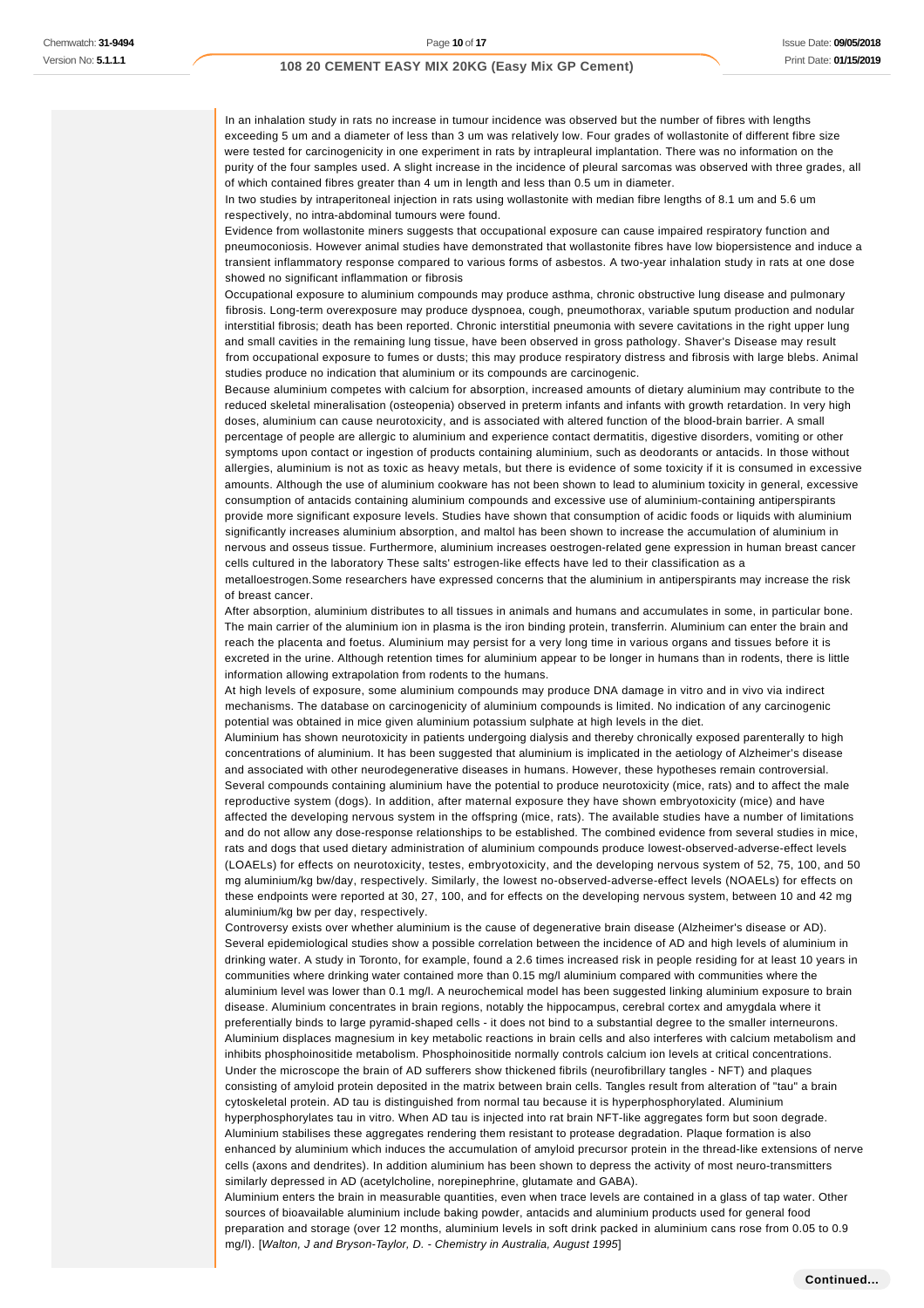**portland cement**

**blast furnace slag**

## **108 20 CEMENT EASY MIX 20KG (Easy Mix GP Cement)**

|                               | Cement contact dermatitis (CCD) may occur when contact shows an allergic response, which may progress to<br>sensitisation. Sensitisation is due to soluble chromates (chromate compounds) present in trace amounts in some cements                                                                                                                                                                                                                                                                                                                                                                                                                                                                                                                                                                                                                                                                                                |                   |
|-------------------------------|-----------------------------------------------------------------------------------------------------------------------------------------------------------------------------------------------------------------------------------------------------------------------------------------------------------------------------------------------------------------------------------------------------------------------------------------------------------------------------------------------------------------------------------------------------------------------------------------------------------------------------------------------------------------------------------------------------------------------------------------------------------------------------------------------------------------------------------------------------------------------------------------------------------------------------------|-------------------|
|                               | and cement products. Soluble chromates readily penetrate intact skin. Cement dermatitis can be characterised by                                                                                                                                                                                                                                                                                                                                                                                                                                                                                                                                                                                                                                                                                                                                                                                                                   |                   |
|                               | fissures, eczematous rash, dystrophic nails, and dry skin; acute contact with highly alkaline mixtures may cause localised<br>necrosis.                                                                                                                                                                                                                                                                                                                                                                                                                                                                                                                                                                                                                                                                                                                                                                                           |                   |
|                               | Cement eczema may be due to chromium in feed stocks or contamination from materials of construction used in                                                                                                                                                                                                                                                                                                                                                                                                                                                                                                                                                                                                                                                                                                                                                                                                                       |                   |
|                               | processing the cement. Sensitisation to chromium may be the leading cause of nickel and cobalt sensitivity and the high                                                                                                                                                                                                                                                                                                                                                                                                                                                                                                                                                                                                                                                                                                                                                                                                           |                   |
|                               | alkalinity of cement is an important factor in cement dermatoses [ILO].                                                                                                                                                                                                                                                                                                                                                                                                                                                                                                                                                                                                                                                                                                                                                                                                                                                           |                   |
|                               | Repeated, prolonged severe inhalation exposure may cause pulmonary oedema and rarely, pulmonary fibrosis. Workers<br>may also suffer from dust-induced bronchitis with chronic bronchitis reported in 17% of a group occupationally exposed to                                                                                                                                                                                                                                                                                                                                                                                                                                                                                                                                                                                                                                                                                    |                   |
|                               | high dust levels.<br>Respiratory symptoms and ventilatory function were studied in a group of 591 male Portland cement workers employed in                                                                                                                                                                                                                                                                                                                                                                                                                                                                                                                                                                                                                                                                                                                                                                                        |                   |
|                               | four Taiwanese cement plants, with at least 5 years of exposure (1). This group had a significantly lowered mean forced<br>vital capacity (FCV), forced expiratory volume at 1 s (FEV1) and forced expiratory flows after exhalation of 50% and 75%<br>of the vital capacity (FEF50, FEF75). The data suggests that occupational exposure to Portland cement dust may lead to<br>a higher incidence of chronic respiratory symptoms and a reduction of ventilatory capacity.<br>Chun-Yuh et al; Journal of Toxicology and Environmental Health 49: 581-588, 1996                                                                                                                                                                                                                                                                                                                                                                  |                   |
|                               | Overexposure to respirable dust may cause coughing, wheezing, difficulty in breathing and impaired lung function. Chronic                                                                                                                                                                                                                                                                                                                                                                                                                                                                                                                                                                                                                                                                                                                                                                                                         |                   |
|                               | symptoms may include decreased vital lung capacity, chest infections                                                                                                                                                                                                                                                                                                                                                                                                                                                                                                                                                                                                                                                                                                                                                                                                                                                              |                   |
|                               | Repeated exposures, in an occupational setting, to high levels of fine-divided dusts may produce a condition known as<br>pneumoconiosis which is the lodgement of any inhaled dusts in the lung irrespective of the effect. This is particularly true<br>when a significant number of particles less than 0.5 microns (1/50,000 inch), are present. Lung shadows are seen in the<br>X-ray. Symptoms of pneumoconiosis may include a progressive dry cough, shortness of breath on exertion (exertional<br>dyspnea), increased chest expansion, weakness and weight loss. As the disease progresses the cough produces a stringy<br>mucous, vital capacity decreases further and shortness of breath becomes more severe. Other signs or symptoms<br>include altered breath sounds, diminished lung capacity, diminished oxygen uptake during exercise, emphysema and<br>pneumothorax (air in lung cavity) as a rare complication. |                   |
|                               | Removing workers from possibility of further exposure to dust generally leads to halting the progress of the lung                                                                                                                                                                                                                                                                                                                                                                                                                                                                                                                                                                                                                                                                                                                                                                                                                 |                   |
|                               | abnormalities. Where worker-exposure potential is high, periodic examinations with emphasis on lung dysfunctions should                                                                                                                                                                                                                                                                                                                                                                                                                                                                                                                                                                                                                                                                                                                                                                                                           |                   |
|                               | be undertaken<br>Dust inhalation over an extended number of years may produce pneumoconiosis Pneumoconiosis is the accumulation of<br>dusts in the lungs and the tissue reaction in its presence. It is further classified as being of noncollagenous or collagenous<br>types. Noncollagenous pneumoconiosis, the benign form, is identified by minimal stromal reaction, consists mainly of<br>reticulin fibres, an intact alveolar architecture and is potentially reversible.                                                                                                                                                                                                                                                                                                                                                                                                                                                  |                   |
|                               | Chronic excessive iron exposure has been associated with haemosiderosis and consequent possible damage to the liver<br>and pancreas. Haemosiderin is a golden-brown insoluble protein produced by phagocytic digestion of haematin (an<br>iron-based pigment). Haemosiderin is found in most tissues, especially in the liver, in the form of granules. Other sites of<br>haemosiderin deposition include the pancreas and skin. A related condition, haemochromatosis, which involves a disorder<br>of metabolism of these deposits, may produce cirrhosis of the liver, diabetes, and bronze pigmentation of the skin - heart                                                                                                                                                                                                                                                                                                   |                   |
|                               | failure may eventually occur.                                                                                                                                                                                                                                                                                                                                                                                                                                                                                                                                                                                                                                                                                                                                                                                                                                                                                                     |                   |
|                               | Such exposure may also produce conjunctivitis, choroiditis, retinitis (both inflammatory conditions involving the eye) and<br>siderosis of tissues if iron remains in these tissues. Siderosis is a form of pneumoconiosis produced by iron dusts.<br>Siderosis also includes discoloration of organs, excess circulating iron and degeneration of the retina, lens and uvea as a<br>result of the deposition of intraocular iron. Siderosis might also involve the lungs - involvement rarely develops before ten<br>years of regular exposure. Often there is an accompanying inflammatory reaction of the bronchi. Permanent scarring of<br>the lungs does not normally occur.                                                                                                                                                                                                                                                 |                   |
|                               | High levels of iron may raise the risk of cancer. This concern stems from the theory that iron causes oxidative damage<br>to tissues and organs by generating highly reactive chemicals, called free radicals, which subsequently react with DNA.<br>Cells may be disrupted and may be become cancerous. People whose genetic disposition prevents them from keeping<br>tight control over iron (e.g. those with the inherited disorder, haemochromatosis) may be at increased risk.<br>Iron overload in men may lead to diabetes, arthritis, liver cancer, heart irregularities and problems with other organs as iron                                                                                                                                                                                                                                                                                                           |                   |
|                               | builds up.                                                                                                                                                                                                                                                                                                                                                                                                                                                                                                                                                                                                                                                                                                                                                                                                                                                                                                                        |                   |
|                               | [K. Schmidt, New Scientist, No. 1919 pp. 11-12, 2nd April, 1994]<br>The synthetic, amorphous silicas are believed to represent a very greatly reduced silicosis hazard compared to crystalline                                                                                                                                                                                                                                                                                                                                                                                                                                                                                                                                                                                                                                                                                                                                    |                   |
|                               | silicas and are considered to be nuisance dusts.                                                                                                                                                                                                                                                                                                                                                                                                                                                                                                                                                                                                                                                                                                                                                                                                                                                                                  |                   |
|                               | When heated to high temperature and a long time, amorphous silica can produce crystalline silica on cooling. Inhalation of<br>dusts containing crystalline silicas may lead to silicosis, a disabling pulmonary fibrosis that may take years to develop.<br>Discrepancies between various studies showing that fibrosis associated with chronic exposure to amorphous silica and<br>those that do not may be explained by assuming that diatomaceous earth (a non-synthetic silica commonly used in                                                                                                                                                                                                                                                                                                                                                                                                                               |                   |
|                               | industry) is either weakly fibrogenic or nonfibrogenic and that fibrosis is due to contamination by crystalline silica content                                                                                                                                                                                                                                                                                                                                                                                                                                                                                                                                                                                                                                                                                                                                                                                                    |                   |
|                               |                                                                                                                                                                                                                                                                                                                                                                                                                                                                                                                                                                                                                                                                                                                                                                                                                                                                                                                                   |                   |
| <b>108 20 CEMENT EASY MIX</b> | <b>TOXICITY</b>                                                                                                                                                                                                                                                                                                                                                                                                                                                                                                                                                                                                                                                                                                                                                                                                                                                                                                                   | <b>IRRITATION</b> |
| 20KG (Easy Mix GP<br>Cement)  | Not Available                                                                                                                                                                                                                                                                                                                                                                                                                                                                                                                                                                                                                                                                                                                                                                                                                                                                                                                     | Not Available     |
|                               |                                                                                                                                                                                                                                                                                                                                                                                                                                                                                                                                                                                                                                                                                                                                                                                                                                                                                                                                   |                   |

**TOXICITY IRRITATION** Not Available Not Available

**TOXICITY IRRITATION** dermal (rat) LD50: >4000 mg/kg<sup>[1]</sup> Not Available

|  | Continued |
|--|-----------|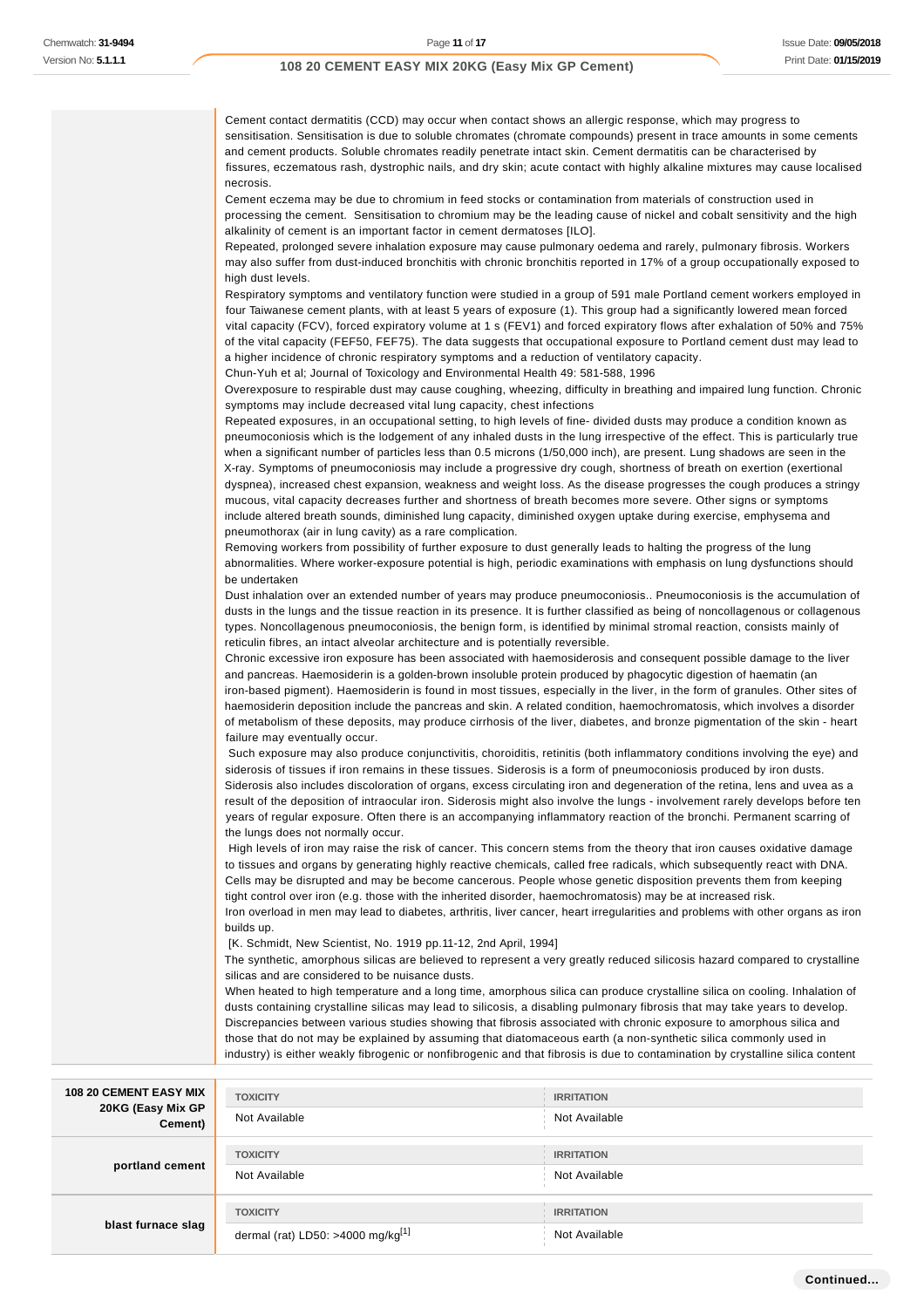| fly ash - low quartz | <b>TOXICITY</b>                                                                                                       | <b>IRRITATION</b>                  |
|----------------------|-----------------------------------------------------------------------------------------------------------------------|------------------------------------|
|                      | Not Available                                                                                                         | Not Available                      |
|                      | <b>TOXICITY</b>                                                                                                       | <b>IRRITATION</b>                  |
| limestone            | Oral (rat) LD50: 6450 mg/kg <sup>[2]</sup>                                                                            | Skin (rabbit): 500 mg/24h-moderate |
|                      | <b>TOXICITY</b>                                                                                                       | <b>IRRITATION</b>                  |
| gypsum               | Oral (rat) LD50: >1581 mg/kg <sup>[1]</sup>                                                                           | Not Available                      |
| Legend:              | 1. Value obtained from Europe ECHA Registered Substances - Acute toxicity 2.* Value obtained from manufacturer's SDS. |                                    |
|                      | Unless otherwise specified data extracted from RTECS - Register of Toxic Effect of chemical Substances                |                                    |

| <b>PORTLAND CEMENT</b>    | The following information refers to contact allergens as a group and may not be specific to this product.<br>Contact allergies quickly manifest themselves as contact eczema, more rarely as urticaria or Quincke's oedema. The<br>pathogenesis of contact eczema involves a cell-mediated (T lymphocytes) immune reaction of the delayed type. Other<br>allergic skin reactions, e.g. contact urticaria, involve antibody-mediated immune reactions. The significance of the contact<br>allergen is not simply determined by its sensitisation potential: the distribution of the substance and the opportunities for<br>contact with it are equally important. A weakly sensitising substance which is widely distributed can be a more important<br>allergen than one with stronger sensitising potential with which few individuals come into contact. From a clinical point of<br>view, substances are noteworthy if they produce an allergic test reaction in more than 1% of the persons tested.                                                                                                                                                                                                                                                                                                                                                                                                                                                                                                                                                                                                                                                                                                                                                                                                                                                                                                                                                                                                                                                                                                                                                                                                                                                                                                                                                                                                                                                                                                                                                                                                                                                                                                                                                                                                                                                                                                                                                                                                                                                                                                                                                                                                                                                                                                                                                                                                                                                                                                                                                                                                                                                                                                                                                |
|---------------------------|--------------------------------------------------------------------------------------------------------------------------------------------------------------------------------------------------------------------------------------------------------------------------------------------------------------------------------------------------------------------------------------------------------------------------------------------------------------------------------------------------------------------------------------------------------------------------------------------------------------------------------------------------------------------------------------------------------------------------------------------------------------------------------------------------------------------------------------------------------------------------------------------------------------------------------------------------------------------------------------------------------------------------------------------------------------------------------------------------------------------------------------------------------------------------------------------------------------------------------------------------------------------------------------------------------------------------------------------------------------------------------------------------------------------------------------------------------------------------------------------------------------------------------------------------------------------------------------------------------------------------------------------------------------------------------------------------------------------------------------------------------------------------------------------------------------------------------------------------------------------------------------------------------------------------------------------------------------------------------------------------------------------------------------------------------------------------------------------------------------------------------------------------------------------------------------------------------------------------------------------------------------------------------------------------------------------------------------------------------------------------------------------------------------------------------------------------------------------------------------------------------------------------------------------------------------------------------------------------------------------------------------------------------------------------------------------------------------------------------------------------------------------------------------------------------------------------------------------------------------------------------------------------------------------------------------------------------------------------------------------------------------------------------------------------------------------------------------------------------------------------------------------------------------------------------------------------------------------------------------------------------------------------------------------------------------------------------------------------------------------------------------------------------------------------------------------------------------------------------------------------------------------------------------------------------------------------------------------------------------------------------------------------------------------------------------------------------------------------------------------------------|
| <b>BLAST FURNACE SLAG</b> | For silica amorphous:<br>When experimental animals inhale synthetic amorphous silica (SAS) dust, it dissolves in the lung fluid and is rapidly<br>eliminated. If swallowed, the vast majority of SAS is excreted in the faeces and there is little accumulation in the body.<br>Following absorption across the gut, SAS is eliminated via urine without modification in animals and humans. SAS is not<br>expected to be broken down (metabolised) in mammals.<br>After ingestion, there is limited accumulation of SAS in body tissues and rapid elimination occurs. Intestinal absorption has<br>not been calculated, but appears to be insignificant in animals and humans. SASs injected subcutaneously are subjected<br>to rapid dissolution and removal. There is no indication of metabolism of SAS in animals or humans based on chemical<br>structure and available data. In contrast to crystalline silica, SAS is soluble in physiological media and the soluble<br>chemical species that are formed are eliminated via the urinary tract without modification.<br>Both the mammalian and environmental toxicology of SASs are significantly influenced by the physical and chemical<br>properties, particularly those of solubility and particle size. SAS has no acute intrinsic toxicity by inhalation. Adverse<br>effects, including suffocation, that have been reported were caused by the presence of high numbers of respirable<br>particles generated to meet the required test atmosphere. These results are not representative of exposure to commercial<br>SASs and should not be used for human risk assessment. Though repeated exposure of the skin may cause dryness and<br>cracking, SAS is not a skin or eye irritant, and it is not a sensitiser.<br>Repeated-dose and chronic toxicity studies confirm the absence of toxicity when SAS is swallowed or upon skin contact.<br>Long-term inhalation of SAS caused some adverse effects in animals (increases in lung inflammation, cell injury and lung<br>collagen content), all of which subsided after exposure.<br>Numerous repeated-dose, subchronic and chronic inhalation toxicity studies have been conducted with SAS in a number of<br>species, at airborne concentrations ranging from 0.5 mg/m3 to 150 mg/m3. Lowest-observed adverse effect levels<br>(LOAELs) were typically in the range of 1 to 50 mg/m3. When available, the no-observed adverse effect levels (NOAELs)<br>were between 0.5 and 10 mg/m3. The difference in values may be explained by different particle size, and therefore the<br>number of particles administered per unit dose. In general, as particle size decreases so does the NOAEL/LOAEL.<br>Neither inhalation nor oral administration caused neoplasms (tumours). SAS is not mutagenic in vitro. No genotoxicity was<br>detected in in vivo assays. SAS does not impair development of the foetus. Fertility was not specifically studied, but the<br>reproductive organs in long-term studies were not affected.<br>In humans, SAS is essentially non-toxic by mouth, skin or eyes, and by inhalation. Epidemiology studies show little<br>evidence of adverse health effects due to SAS. Repeated exposure (without personal protection) may cause mechanical<br>irritation of the eye and drying/cracking of the skin.<br>There is no evidence of cancer or other long-term respiratory health effects (for example, silicosis) in workers employed<br>in the manufacture of SAS. Respiratory symptoms in SAS workers have been shown to correlate with smoking but not<br>with SAS exposure, while serial pulmonary function values and chest radiographs are not adversely affected by long-term<br>exposure to SAS. |
| <b>LIMESTONE</b>          | The material may produce severe irritation to the eye causing pronounced inflammation. Repeated or prolonged exposure<br>to irritants may produce conjunctivitis.<br>The material may cause skin irritation after prolonged or repeated exposure and may produce a contact dermatitis<br>(nonallergic). This form of dermatitis is often characterised by skin redness (erythema) and swelling the epidermis.<br>Histologically there may be intercellular oedema of the spongy layer (spongiosis) and intracellular oedema of the<br>epidermis.<br>Eye (rabbit) 0.75: mg/24h - No evidence of carcinogenic properties. No evidence of mutagenic or teratogenic effects.                                                                                                                                                                                                                                                                                                                                                                                                                                                                                                                                                                                                                                                                                                                                                                                                                                                                                                                                                                                                                                                                                                                                                                                                                                                                                                                                                                                                                                                                                                                                                                                                                                                                                                                                                                                                                                                                                                                                                                                                                                                                                                                                                                                                                                                                                                                                                                                                                                                                                                                                                                                                                                                                                                                                                                                                                                                                                                                                                                                                                                                                               |
| <b>GYPSUM</b>             | Gypsum (calcium sulfate dihydrate) is a skin, eye, mucous membrane, and respiratory system irritant. Early studies of<br>gypsum miners did not relate pneumoconiosis with chronic exposure to gypsum. Other studies in humans (as well as<br>animals) showed no lung fibrosis produced by natural dusts of calcium sulfate except in the presence of silica. However,<br>a series of studies reported chronic nonspecific respiratory diseases in gypsum industry workers in Gacki, Poland.<br>Unlike other fibers, gypsum is very soluble in the body; its half-life in the lungs has been estimated as minutes. In four<br>healthy men receiving calcium supplementation with calcium sulfate (CaSO4-1/2H2O) (200 or 220 mg) for 22 days, an                                                                                                                                                                                                                                                                                                                                                                                                                                                                                                                                                                                                                                                                                                                                                                                                                                                                                                                                                                                                                                                                                                                                                                                                                                                                                                                                                                                                                                                                                                                                                                                                                                                                                                                                                                                                                                                                                                                                                                                                                                                                                                                                                                                                                                                                                                                                                                                                                                                                                                                                                                                                                                                                                                                                                                                                                                                                                                                                                                                                         |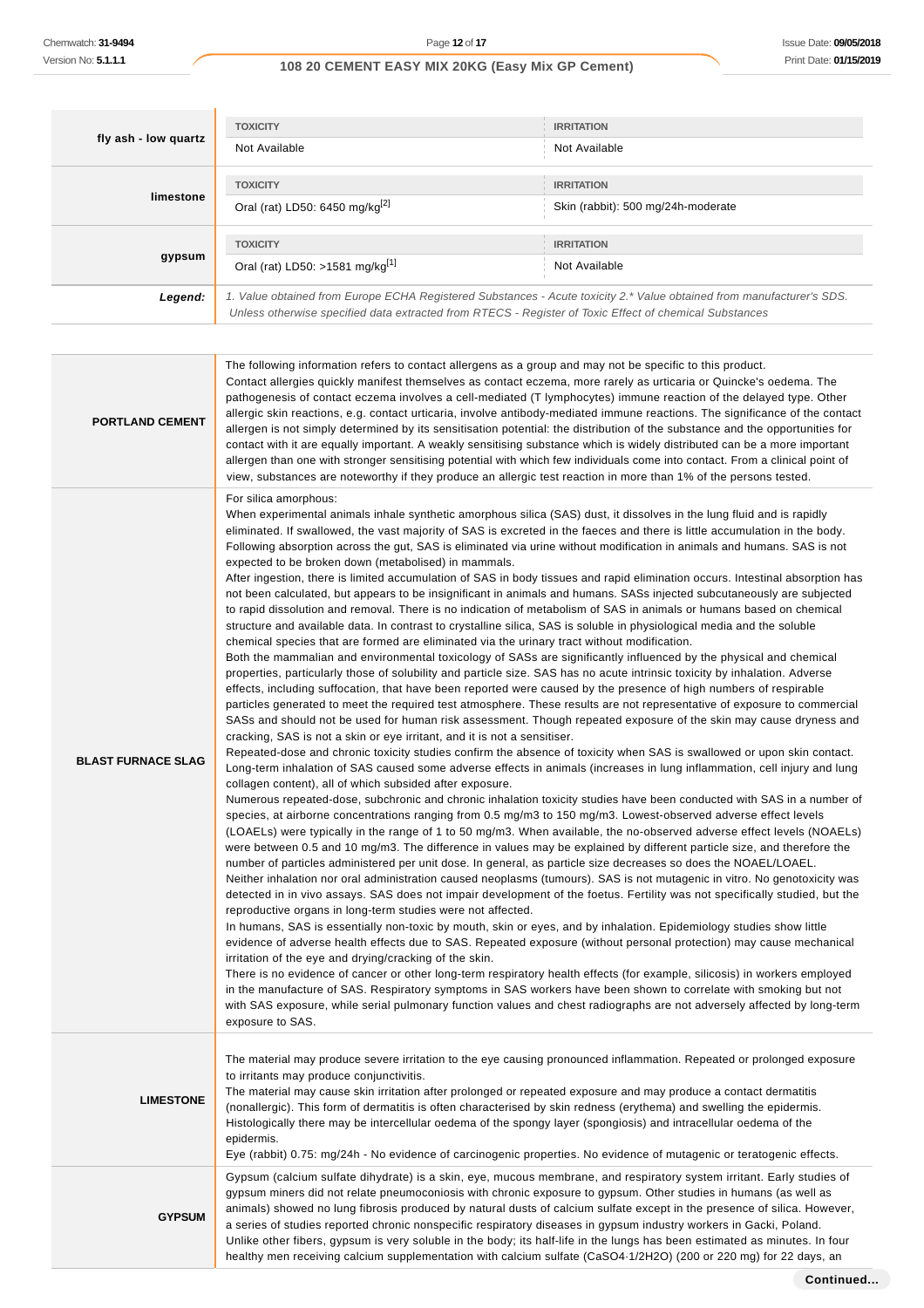#### average absorption of 28.3% was reported.

Several feeding studies in pigs on the bioavailability of calcium in calcium supplements, including gypsum, have been conducted. The bioavailability of calcium in gypsum was similar to that for calcitic limestone, oyster shell flour, marble dust, and aragonite, ranging from 85 to 102%. In mice, the i.p. and intragastric LD50 values were 6200 and 4704 mg/kg, respectively, for phosphogypsum (98% CaSO4·H2O). For Plaster of Paris, the values were 4415 and 5824, respectively. In

rats, an intragastric LD50 of 9934 mg/kg was reported for phosphogypsum

**Repeat dose toxicity:** In a study of 241 underground male workers employed in four gypsum mines in Nottinghamshire and Sussex for a year (November 1976-December 1977), results of chest X-rays, lung function tests, and respiratory systems suggested an association of the observed lung shadows with the higher quartz content in dust rather than to gypsum; the small round opacities in the lungs were characteristic of silica exposure.

Prophylactic examinations of workers in a gypsum extraction and production plant (dust concentration exceeded TLV 2.5 to 10-fold) reported no risk of pneumoconiosis due to gypsum exposure, while another study of gypsum manufacturing plant workers reported that chronic occupational exposure to gypsum dust had resulted in pulmonary ventilatory defect of the restrictive form.

Three cases of idiopathic interstitial pneumonia with multiple bullae throughout the lungs were seen in Japanese schoolteachers (lifetime occupation) exposed to chalk; 2/3 of the chalk was made from gypsum and small amounts of silica and other minerals.

In rats exposed to an aerosol of anhydrous calcium sulfate fibers (15 mg/m3) or a combination of milled and fibrous calcium sulfate (60 mg/m3) six hours per day, five days per week for three weeks, gypsum dust was quickly cleared from the lungs of via dissolution and mechanisms of particle clearance.

In guinea pigs given intraperitoneal (i.p.) injections of gypsum (doses not provided), gypsum was absorbed followed by the dissolution of gypsum in surrounding tissues. In another study, after i.p. injection of gypsum (2 cm3 of a 5 or 10% suspension in saline) into guinea pigs, which were sacrificed at intervals up to 180 days, most of the dust was found distributed in the peritoneum of the anterior abdominal wall. Gypsum dust produced irregular and clustered nodules, which decreased in size over time.

Direct administration of WTC PM2.5 [mostly composed of calcium-based compounds, including calcium sulfate (gypsum) and calcium carbonate (calcite)] (10, 32, or 100 µg) into the airways of mice produced mild to moderate lung inflammation and airway hyperresponsiveness at the high dose. [It was noted that WTC PM2.5 is composed of many chemical species and that their interactions may be related with development of airway hyperresponsiveness.] In female SPF Wistar rats intratracheally (i.t.) instilled with anhydrite dust (35 mg) and sacrificed three months later, an increase in total lipid or hydroxyproline content in the lungs was not observed compared to controls.

In inhalation (nose-only) experiments in which male F344 rats were exposed to calcium sulfate fiber aerosols (100 mg/m3) for six hours per day, five days per week for three weeks, there were no effects on the number of macrophages per alveolus, bronchoalveolar lavage fluid (BALF) protein concentration, or BALF g-glutamyl transpeptidase activity (g-GT). Following three weeks of recovery, nonprotein thiol levels (NPSH), mainly glutathione, were increased in animals. In follow-up experiments, rats were exposed to an aerosol of anhydrous calcium sulfate fibers (15 mg/m3) or a combination of milled and fibrous calcium sulfate (60 mg/m3) for the same duration. Calcium levels in the lungs were similar to those of controls; however, gypsum fibers were detected in the lungs of treated animals. Significant increases in NSPH levels in BALF were observed in rats killed immediately after exposure at both doses and in recovery group animals at the higher dose. At 15 mg/m3, almost all NPSH was lost in macrophages from all treated animals (including those in recovery), but a significant decrease in extracellular g-GT activity was seen only in recovery group animals. Overall, the findings were "considered to be non-pathological local effects due to physical factors related to the shape of the gypsum fibers and not to calcium sulphate per se."

Intratracheal administration of man-made calcium sulfate fiber (2.0 mg) once per week for five weeks resulted in no deaths or significant body weight changes in female Syrian hamsters compared to controls.

Inflammation (specifically, chronic alveolitis with macrophage and neutrophil aggregation) was observed in the lung. In guinea pigs, inhalation of calcined gypsum dust (1.6 x 104 particles/mL) for 44 hours per week in 5.5 days for two years, followed with or without a recovery period of up to 22 months, produced only minor effects in the lungs. There were 12 of 21 deaths over the entire experimental period. These were due to pneumonia or other pulmonary lesions; however, no significant gross signs of pulmonary disease or nodular or diffuse pneumoconiosis became significant. Beginning near 11 months, pigmentation and atelectasis were seen. During the recovery period, four of ten guinea pigs died; two died of pneumonia. Pigmentation continued in most animals but not atelectasis. Low-grade chronic inflammation, occurring in the first two months, also disappeared.

Mercury emissions controls on coal-fired power plants have increased the likelihood of the presence of mercury in synthetic gypsum formed in wet flue gas desulfurisation (FGD) systems and the finished wallboard produced from the FGD gypsum. In a study at a commercial wallboard plant, the raw FGD gypsum, the product stucco (beta form of CaSO4·1/2H2O), and the finished dry wallboard each contained about 1 ug Hg/g dry weight. Total mercury loss from the original FGD gypsum content was about 0.045 g Hg/ton dry gypsum processed

**Synergistic/Antagonistic Effects**: In rats, i.t. administration of anhydrite (5-35 mg) successively and simultaneously with quartz reduced the toxic effect of quartz in lung tissue. This protective effect on quartz toxicity was also seen in guinea pigs;

calcined gypsum dust prevented or hindered the development of fibrosis. Natural anhydrite, however, increased the fibrogenic effect of cadmium sulfide in rats. Additionally, calcined gypsum dust had a stimulatory effect on experimental tuberculosis in guinea pigs.

**Cytotoxicity:** In Syrian hamster embryo cells, gypsum (up to 10 ug/cm2) did not induce apoptosis. Negative results were also found in mouse peritoneal macrophages (tested at 150 ug/mL gypsum dust) and in Chinese hamster lung V79-4 cells (tested up to 100 ug/mL).

**Carcinogenicity:** In female Sprague-Dawley rats, i.p. injection of natural anhydrite dusts from German coal mines (doses not provided) induced granulomas; whether gypsum was the causal factor was not established. In Wistar rats, four i.p. injections of gypsum (25 mg each) induced abdominal cavity tumours, mostly sarcomatous mesothelioma, in 5% of animals; first tumour was seen at 546 days. In a subsequent experiment using the same procedure, female Wistar rats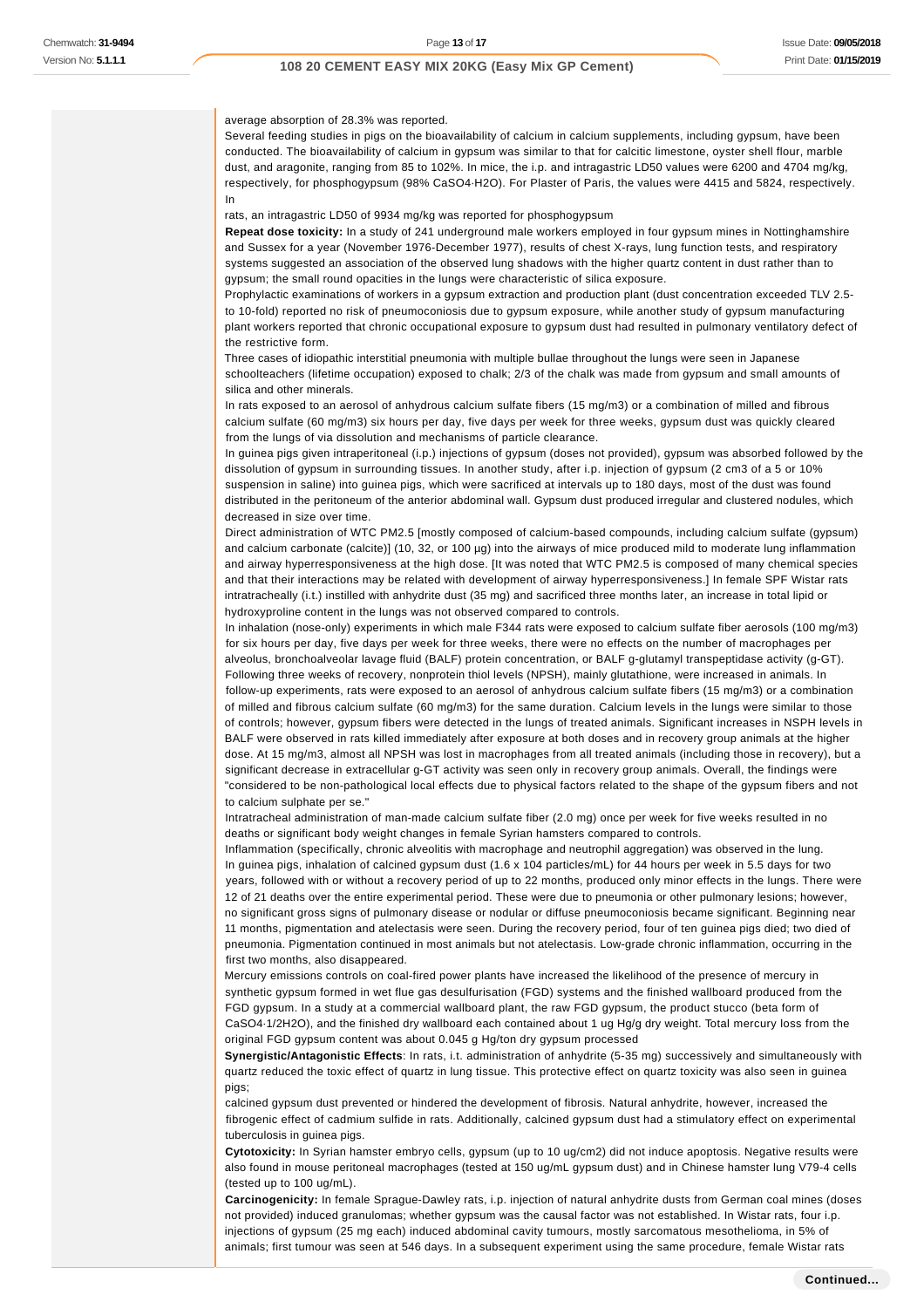| In guinea pigs, inhalation of gypsum (doses not provided) for 24 months produced no lung tumours.<br>blood gas changes or indications of secondary heart damage as compared to controls.<br>gypsum dust was negative.<br>and in Saccharomyces cerevisiae strain D4 with and without metabolic activation.<br>nidation; developmental effects were also not seen. | exhibited the first tumour at 579 days after the last injection. Mean survival of the tumour-bearing rats (5.7% of test<br>group) was 583 days, while mean survival of the test group was 587 days. Tumour types seen were a sarcoma having<br>cellular polymorphism, a carcinoma, and a reticulosarcoma.<br>Intratracheal administration of man-made calcium sulfate fiber (2.0 mg) once per week for five weeks produced tumours in<br>three of 20 female Syrian hamsters observed two years later. An anaplastic carcinoma was found in the heart, and one<br>dark cell carcinoma was seen in the kidney. Two tumours of unspecified types were observed in the rib.<br>In rats, i.t. administration of gypsum (doses not provided in abstract) from FGD for up to 18 months produced no arterial<br>In another study, a single i.t. dose (25 mg) of flue gas gypsum dust did not produce a pathological reaction when<br>observed for up to 18 months. There were also no signs of developing granuloma of fibrosis of the lungs. Lead quickly<br>accumulated in the femur after injection but was eliminated during the observation period. In the Ames test, the flue gas<br>Genotoxicity: Calcium sulfate (up to 2.5%) was negative in Salmonella typhimurium strains TA1535, TA1537, and TA1538<br>Developmental toxicity: In pregnant mice, rats, and rabbits, daily oral administration of calcium sulfate (16-1600 mg/kg)<br>bw) beginning on gestation day 6 up to 18 produced no effects on maternal body weights, maternal or foetal survival, or |  |  |
|------------------------------------------------------------------------------------------------------------------------------------------------------------------------------------------------------------------------------------------------------------------------------------------------------------------------------------------------------------------|-----------------------------------------------------------------------------------------------------------------------------------------------------------------------------------------------------------------------------------------------------------------------------------------------------------------------------------------------------------------------------------------------------------------------------------------------------------------------------------------------------------------------------------------------------------------------------------------------------------------------------------------------------------------------------------------------------------------------------------------------------------------------------------------------------------------------------------------------------------------------------------------------------------------------------------------------------------------------------------------------------------------------------------------------------------------------------------------------------------------------------------------------------------------------------------------------------------------------------------------------------------------------------------------------------------------------------------------------------------------------------------------------------------------------------------------------------------------------------------------------------------------------------------------------------------------|--|--|
| <b>PORTLAND CEMENT &amp;</b><br><b>BLAST FURNACE SLAG &amp;</b><br><b>GYPSUM</b><br>disorder is characterised by dyspnea, cough and mucus production.                                                                                                                                                                                                            | Asthma-like symptoms may continue for months or even years after exposure to the material ceases. This may be due<br>to a non-allergenic condition known as reactive airways dysfunction syndrome (RADS) which can occur following exposure<br>to high levels of highly irritating compound. Key criteria for the diagnosis of RADS include the absence of preceding<br>respiratory disease, in a non-atopic individual, with abrupt onset of persistent asthma-like symptoms within minutes to<br>hours of a documented exposure to the irritant. A reversible airflow pattern, on spirometry, with the presence of moderate<br>to severe bronchial hyperreactivity on methacholine challenge testing and the lack of minimal lymphocytic inflammation,<br>without eosinophilia, have also been included in the criteria for diagnosis of RADS. RADS (or asthma) following an irritating<br>inhalation is an infrequent disorder with rates related to the concentration of and duration of exposure to the irritating<br>substance. Industrial bronchitis, on the other hand, is a disorder that occurs as result of exposure due to high<br>concentrations of irritating substance (often particulate in nature) and is completely reversible after exposure ceases. The                                                                                                                                                                                                                                                                                     |  |  |
| <b>PORTLAND CEMENT &amp;</b><br><b>BLAST FURNACE SLAG &amp;</b><br>No significant acute toxicological data identified in literature search.<br><b>FLY ASH - LOW QUARTZ</b><br>& GYPSUM                                                                                                                                                                           |                                                                                                                                                                                                                                                                                                                                                                                                                                                                                                                                                                                                                                                                                                                                                                                                                                                                                                                                                                                                                                                                                                                                                                                                                                                                                                                                                                                                                                                                                                                                                                 |  |  |
| ×<br>×<br><b>Acute Toxicity</b><br>Carcinogenicity                                                                                                                                                                                                                                                                                                               |                                                                                                                                                                                                                                                                                                                                                                                                                                                                                                                                                                                                                                                                                                                                                                                                                                                                                                                                                                                                                                                                                                                                                                                                                                                                                                                                                                                                                                                                                                                                                                 |  |  |
| ×<br>✓<br><b>Skin Irritation/Corrosion</b><br>Reproductivity                                                                                                                                                                                                                                                                                                     |                                                                                                                                                                                                                                                                                                                                                                                                                                                                                                                                                                                                                                                                                                                                                                                                                                                                                                                                                                                                                                                                                                                                                                                                                                                                                                                                                                                                                                                                                                                                                                 |  |  |
| <b>Serious Eye</b><br>✔<br>×<br><b>STOT - Single Exposure</b><br>Damage/Irritation                                                                                                                                                                                                                                                                               |                                                                                                                                                                                                                                                                                                                                                                                                                                                                                                                                                                                                                                                                                                                                                                                                                                                                                                                                                                                                                                                                                                                                                                                                                                                                                                                                                                                                                                                                                                                                                                 |  |  |
| <b>Respiratory or Skin</b><br><b>STOT - Repeated</b><br>×<br>×<br>sensitisation<br><b>Exposure</b>                                                                                                                                                                                                                                                               |                                                                                                                                                                                                                                                                                                                                                                                                                                                                                                                                                                                                                                                                                                                                                                                                                                                                                                                                                                                                                                                                                                                                                                                                                                                                                                                                                                                                                                                                                                                                                                 |  |  |
| ✔<br>×<br><b>Mutagenicity</b><br><b>Aspiration Hazard</b>                                                                                                                                                                                                                                                                                                        |                                                                                                                                                                                                                                                                                                                                                                                                                                                                                                                                                                                                                                                                                                                                                                                                                                                                                                                                                                                                                                                                                                                                                                                                                                                                                                                                                                                                                                                                                                                                                                 |  |  |

Legend:  $\mathsf{X}$  – Data either not available or does not fill the criteria for classif  $\blacktriangleright$  – Data available to make classification

## **SECTION 12 ECOLOGICAL INFORMATION**

## **Toxicity**

| <b>108 20 CEMENT EASY MIX</b> | <b>ENDPOINT</b>         | <b>TEST DURATION (HR)</b> | <b>SPECIES</b>                | <b>VALUE</b>            | <b>SOURCE</b>    |
|-------------------------------|-------------------------|---------------------------|-------------------------------|-------------------------|------------------|
| 20KG (Easy Mix GP<br>Cement)  | <b>Not</b><br>Available | Not Available             | Not Available                 | Not<br>Available        | Not<br>Available |
|                               | <b>ENDPOINT</b>         | <b>TEST DURATION (HR)</b> | <b>SPECIES</b>                | <b>VALUE</b>            | <b>SOURCE</b>    |
| portland cement               | <b>Not</b><br>Available | Not Available             | Not Available                 | <b>Not</b><br>Available | Not<br>Available |
| blast furnace slag            | <b>ENDPOINT</b>         | <b>TEST DURATION (HR)</b> | <b>SPECIES</b>                | <b>VALUE</b>            | <b>SOURCE</b>    |
|                               | LC50                    | 96                        | Fish                          | >100000mg/L             | $\overline{2}$   |
|                               | EC50                    | 48                        | Crustacea                     | $>100$ mg/L             | $\overline{2}$   |
|                               | EC50                    | 72                        | Algae or other aquatic plants | $>100$ mg/L             | $\overline{2}$   |
|                               | EC10                    | 504                       | Crustacea                     | $5-mg/L$                | $\overline{2}$   |
|                               | <b>NOEC</b>             | 504                       | Crustacea                     | 1-563mg/L               | $\overline{c}$   |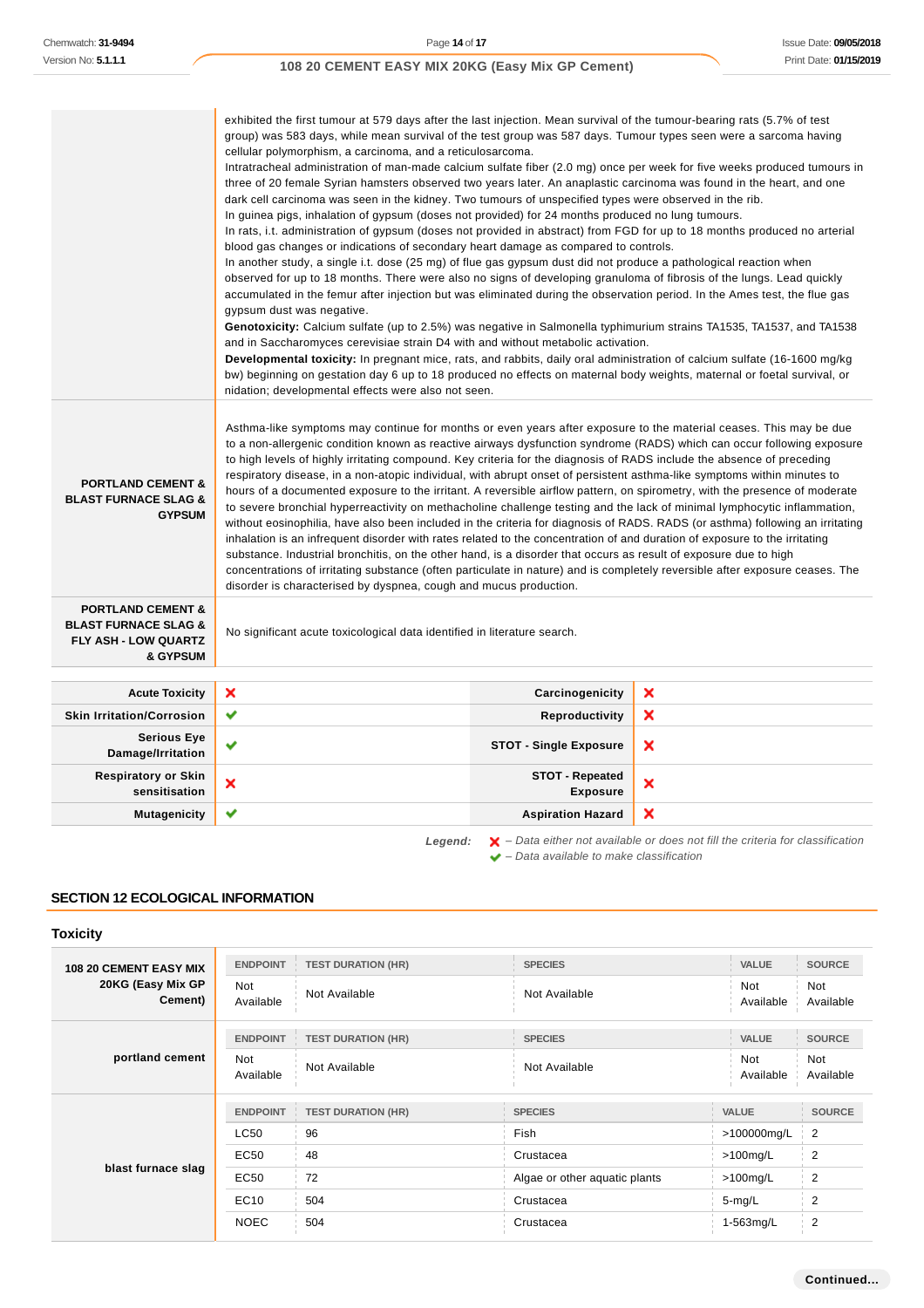|                      | <b>ENDPOINT</b>                                                                                                                                                                                                                                                                                                                                                                                    | <b>TEST DURATION (HR)</b> | <b>SPECIES</b>                | <b>VALUE</b>      | <b>SOURCE</b>  |
|----------------------|----------------------------------------------------------------------------------------------------------------------------------------------------------------------------------------------------------------------------------------------------------------------------------------------------------------------------------------------------------------------------------------------------|---------------------------|-------------------------------|-------------------|----------------|
| fly ash - low quartz | <b>NOEC</b>                                                                                                                                                                                                                                                                                                                                                                                        | 48                        | Fish                          | ca.700.0-2000mg/L |                |
|                      | <b>ENDPOINT</b>                                                                                                                                                                                                                                                                                                                                                                                    | <b>TEST DURATION (HR)</b> | <b>SPECIES</b>                | <b>VALUE</b>      | <b>SOURCE</b>  |
|                      | <b>LC50</b>                                                                                                                                                                                                                                                                                                                                                                                        | 96                        | <b>Fish</b>                   | >56000mg/L        | 4              |
| limestone            | EC50                                                                                                                                                                                                                                                                                                                                                                                               | 72                        | Algae or other aquatic plants | $>14$ mg/L        | 2              |
|                      | EC10                                                                                                                                                                                                                                                                                                                                                                                               | 72                        | Algae or other aquatic plants | $>14$ mg/L        | 2              |
|                      | <b>NOEC</b>                                                                                                                                                                                                                                                                                                                                                                                        | 72                        | Algae or other aquatic plants | $14$ mg/L         | $\overline{c}$ |
|                      | <b>ENDPOINT</b>                                                                                                                                                                                                                                                                                                                                                                                    | <b>TEST DURATION (HR)</b> | <b>SPECIES</b>                | <b>VALUE</b>      | <b>SOURCE</b>  |
|                      | <b>LC50</b>                                                                                                                                                                                                                                                                                                                                                                                        | 96                        | Fish                          | >1-970mg/L        | 2              |
| gypsum               | EC50                                                                                                                                                                                                                                                                                                                                                                                               | 72                        | Algae or other aquatic plants | $>79$ mg/L        | 2              |
|                      | EC <sub>0</sub>                                                                                                                                                                                                                                                                                                                                                                                    | 96                        | Crustacea                     | $=1255.000$ mg/L  |                |
|                      | <b>NOEC</b>                                                                                                                                                                                                                                                                                                                                                                                        | 504                       | Crustacea                     | 360mg/L           | 4              |
| Legend:              | Extracted from 1. IUCLID Toxicity Data 2. Europe ECHA Registered Substances - Ecotoxicological Information - Aquatic<br>Toxicity 3. EPIWIN Suite V3.12 (QSAR) - Aquatic Toxicity Data (Estimated) 4. US EPA, Ecotox database - Aquatic Toxicity<br>Data 5. ECETOC Aquatic Hazard Assessment Data 6. NITE (Japan) - Bioconcentration Data 7. METI (Japan) -<br>Bioconcentration Data 8. Vendor Data |                           |                               |                   |                |

#### **DO NOT** discharge into sewer or waterways.

#### **Persistence and degradability**

| Ingredient | Water/Soil<br>Persistence: | rsistence: Air        |
|------------|----------------------------|-----------------------|
| gypsum     | <b>HIGH</b><br>______      | <b>HIGH</b><br>______ |

## **Bioaccumulative potential**

| Ingredient | <b>Bioaccumulation</b> |
|------------|------------------------|
| gypsum     | LOW (LogKOW = -2.2002) |

## **Mobility in soil**

| Ingredient | <b>Mobility</b>       |  |
|------------|-----------------------|--|
| gypsum     |                       |  |
|            | LOW ( $KOC = 6.124$ ) |  |

## **SECTION 13 DISPOSAL CONSIDERATIONS**

## **Waste treatment methods** Recycle wherever possible or consult manufacturer for recycling options.

|                            | <b>Example to the property of concentrational concentration</b> for recycling options. |  |  |  |
|----------------------------|----------------------------------------------------------------------------------------|--|--|--|
| <b>Product / Packaging</b> | ► Consult State Land Waste Management Authority for disposal.                          |  |  |  |
| disposal                   | ▶ Bury residue in an authorised landfill.                                              |  |  |  |
|                            | ► Recycle containers if possible, or dispose of in an authorised landfill.             |  |  |  |

## **SECTION 14 TRANSPORT INFORMATION**

## **Labels Required**

| <b>Marine Pollutant</b> | <b>NO</b>      |
|-------------------------|----------------|
|                         | Not Applicable |
| <b>HAZCHEM</b>          | Not Applicable |

## **Land transport (ADG): NOT REGULATED FOR TRANSPORT OF DANGEROUS GOODS**

**Air transport (ICAO-IATA / DGR): NOT REGULATED FOR TRANSPORT OF DANGEROUS GOODS**

**Sea transport (IMDG-Code / GGVSee): NOT REGULATED FOR TRANSPORT OF DANGEROUS GOODS**

**Transport in bulk according to Annex II of MARPOL and the IBC code**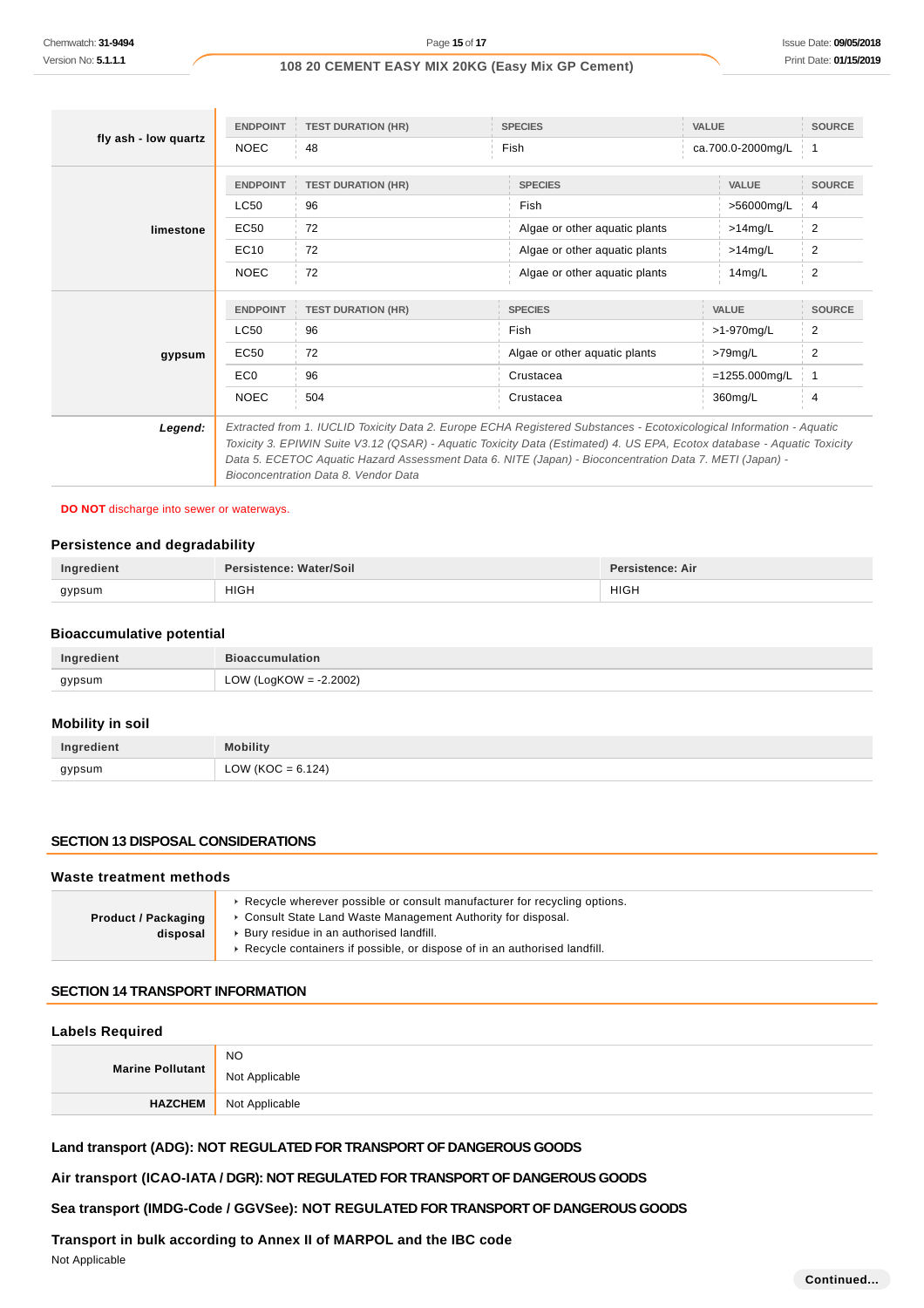#### **SECTION 15 REGULATORY INFORMATION**

#### **Safety, health and environmental regulations / legislation specific for the substance or mixture**

#### **PORTLAND CEMENT(65997-15-1) IS FOUND ON THE FOLLOWING REGULATORY LISTS**

Australia Exposure Standards **Australia Inventory of Chemical Substances (AICS)** Australia Inventory of Chemical Substances (AICS)

#### **BLAST FURNACE SLAG(65996-69-2) IS FOUND ON THE FOLLOWING REGULATORY LISTS**

Australia Inventory of Chemical Substances (AICS)

#### **FLY ASH - LOW QUARTZ(68131-74-8.) IS FOUND ON THE FOLLOWING REGULATORY LISTS**

Australia Inventory of Chemical Substances (AICS)

#### **LIMESTONE(1317-65-3) IS FOUND ON THE FOLLOWING REGULATORY LISTS**

| Australia Exposure Standards                                           | Australia Standard for the Uniform Scheduling of Medicines and Poisons |
|------------------------------------------------------------------------|------------------------------------------------------------------------|
| Australia Inventory of Chemical Substances (AICS)                      | (SUSMP) - Schedule 10 / Appendix C                                     |
| Australia Standard for the Uniform Scheduling of Medicines and Poisons | Australia Standard for the Uniform Scheduling of Medicines and Poisons |
| (SUSMP) - Appendix E (Part 2)                                          | (SUSMP) - Schedule 5                                                   |
| Australia Standard for the Uniform Scheduling of Medicines and Poisons | Australia Standard for the Uniform Scheduling of Medicines and Poisons |
| (SUSMP) - Appendix F (Part 3)                                          | (SUSMP) - Schedule 6                                                   |

#### **GYPSUM(13397-24-5) IS FOUND ON THE FOLLOWING REGULATORY LISTS**

Australia Exposure Standards **Australia Inventory of Chemical Substances (AICS)** Australia Inventory of Chemical Substances (AICS)

## **National Inventory Status**

| <b>National Inventory</b>               | <b>Status</b>                                                                                                                                                                                           |  |  |
|-----------------------------------------|---------------------------------------------------------------------------------------------------------------------------------------------------------------------------------------------------------|--|--|
| Australia - AICS                        | Yes                                                                                                                                                                                                     |  |  |
| Canada - DSL                            | <b>Yes</b>                                                                                                                                                                                              |  |  |
| Canada - NDSL                           | No (blast furnace slag; portland cement; gypsum; fly ash - low quartz)                                                                                                                                  |  |  |
| China - IECSC                           | No (blast furnace slag)                                                                                                                                                                                 |  |  |
| Europe - EINEC / ELINCS /<br><b>NLP</b> | Yes                                                                                                                                                                                                     |  |  |
| Japan - ENCS                            | No (blast furnace slag; portland cement; fly ash - low quartz)                                                                                                                                          |  |  |
| Korea - KECI                            | No (blast furnace slag)                                                                                                                                                                                 |  |  |
| New Zealand - NZIoC                     | Yes                                                                                                                                                                                                     |  |  |
| Philippines - PICCS                     | No (blast furnace slag; portland cement)                                                                                                                                                                |  |  |
| USA - TSCA                              | Yes                                                                                                                                                                                                     |  |  |
| Legend:                                 | $Yes = All ingredients are on the inventory$<br>No = Not determined or one or more ingredients are not on the inventory and are not exempt from listing(see specific<br><i>ingredients in brackets)</i> |  |  |

## **SECTION 16 OTHER INFORMATION**

| <b>Povici</b><br>nata<br>'' | $\Omega$<br>,, |
|-----------------------------|----------------|
| Initir                      | $\mathcal{U}$  |
| nafa                        | .              |

#### **SDS Version Summary**

| <b>Version</b> | <b>Issue</b><br>Date | <b>Sections Updated</b>                                                                                                                                                                                                                                                                                                                                                              |
|----------------|----------------------|--------------------------------------------------------------------------------------------------------------------------------------------------------------------------------------------------------------------------------------------------------------------------------------------------------------------------------------------------------------------------------------|
| 4.1.1.1        | 12/03/2013           | Acute Health (eye), Acute Health (inhaled), Acute Health (skin), Acute Health (swallowed), Advice to<br>Doctor, Chronic Health, Classification, Fire Fighter (fire/explosion hazard), First Aid (inhaled), First Aid<br>(skin), First Aid (swallowed), Ingredients, Personal Protection (Respirator), Personal Protection (eye),<br>Personal Protection (hands/feet), Spills (major) |
| 5.1.1.1        | 09/05/2018           | Classification                                                                                                                                                                                                                                                                                                                                                                       |

## **Other information**

Classification of the preparation and its individual components has drawn on official and authoritative sources as well as independent review by the Chemwatch Classification committee using available literature references.